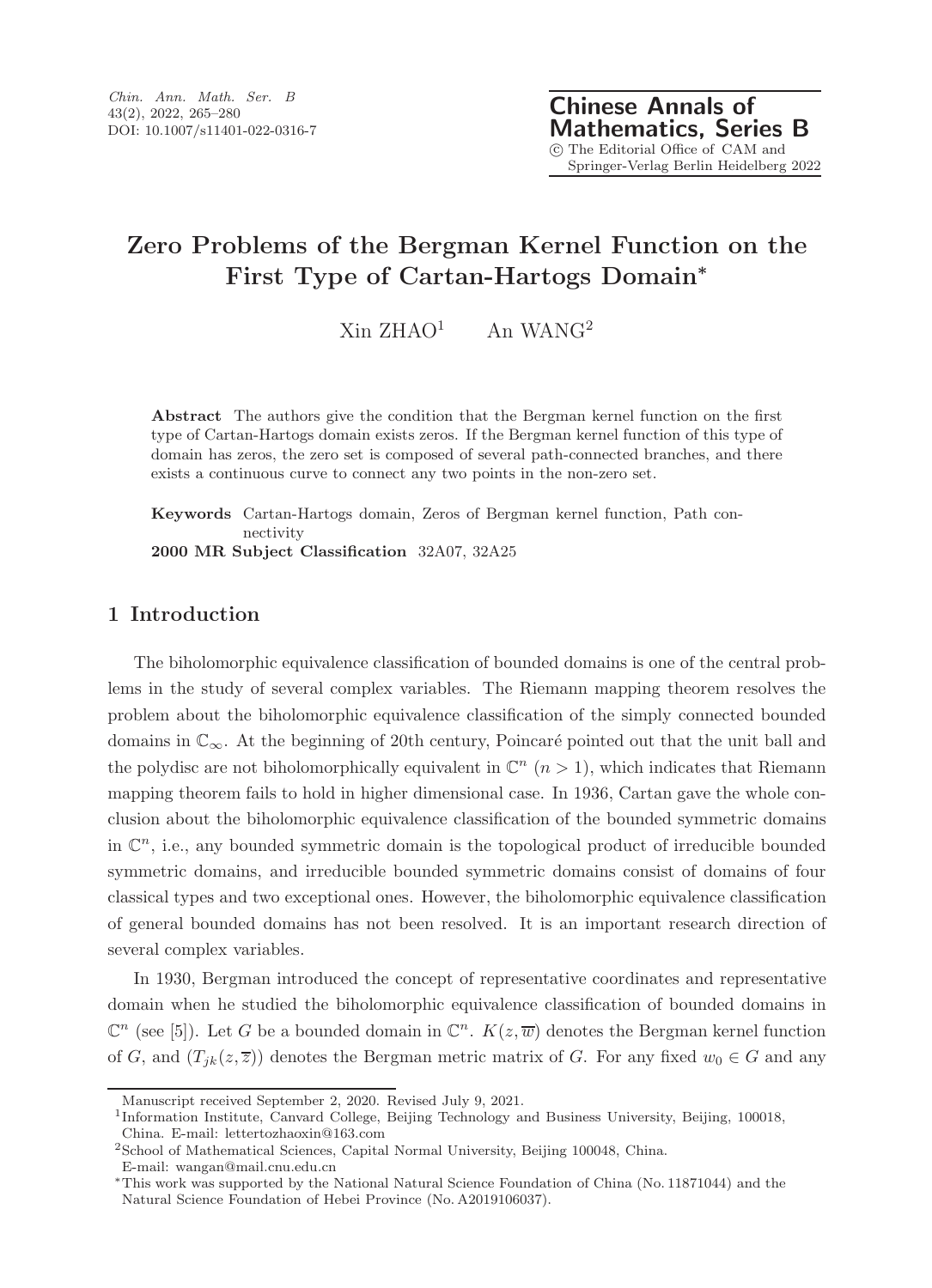266 X. Zhao and A. Wang

 $z \in G$ ,  $\varphi_{w_0}$  maps z to  $\varphi_{w_0}(z)$ :

$$
\varphi_{w_0}(z) = \frac{\partial}{\partial \overline{w}} \log \frac{K(z, \overline{w})}{K(w, \overline{w})} \Big|_{w=w_0} (T_{jk}(w_0, \overline{w_0}))^{-1},
$$

then  $\varphi_{w_0}$  is called the representative mapping, and  $\varphi_{w_0}(z)$  is the representative coordinates of z. If  $\varphi_{w_0}(G)$  is a domain,  $\varphi_{w_0}(G)$  is called the representative domain of G. Since domains which are biholomorphically equivalent have identical representative domain, the representative domain can be used as the representative element of biholomorphically equivalence class of domains. Moreover, two domains must not be biholomorphically equivalent if their representative domains are not identical. Therefore, the representative domain could be the tool for studying the biholomorphic equivalence classification of bounded domains. In 1966, when Lu was studying that bounded domain with complete Bergman metric of negative constant holomorphic sectional curvature is biholomorphically equivalent to the unit ball, he needed to define the representative mapping globally on the bounded domain. About the above definition of representative mapping, he pointed out that  $\varphi_{w_0}$  is well defined on a sufficiently small neighborhood  $U(w_0)$  of  $w_0$  and at the point where  $K(z, \overline{w}) \neq 0$  for any  $z \in G$ . However, defining representative mapping globally on a general bounded domain depends on that the Bergman kernel function of this domain is zero-free (see [15]). The Bergman kernel functions of some specific domains do not have zeros, such as unit ball, polydisc and bounded symmetric domains, but there is no definite conclusion as to whether the Bergman kernel functions of general bounded domains have zeros or not. Therefore, Lu raised an open question of whether the Bergman kernel functions of general bounded domains are zero-free. In 1969, Skwarczyński formally called the question raised by Lu as Lu Qi-Keng conjecture, i.e., the Bergman kernel function of a general bounded domain is zero-free. Moreover, he proved Lu Qi-Keng conjecture does not hold with counterexample: The Bergman kernel function of an annulus has zeros in the complex plane  $\{z \in \mathbb{C} : r < |z| < 1, 0 < r < e^{-2}\}$  (see [21]). It shows that the bounded domains on which Bergman kernel functions have zeros exist.

Although Lu Qi-Keng conjecture fails, the problem of determining whether the Bergman kernel function of a bounded domain has zeros is of great significance to discuss the properties of Bergman kernel functions, the properties of bounded domains, the biholomorphic equivalence classification of bounded domains and so on. Therefore, this research has received extensive attention in the area of several complex variables, and the problem about studying whether the Bergman kernel function of a domain has zeros or not is called the Lu Qi-Keng problem. Since Skwarczyński, many scholars have studied Lu Qi-Keng problem and achieved fruitful results. In 1966, Rosenthal proved that the Bergman kernel function of an annulus in the complex plane has zeros, moreover there exists  $k$   $(k > 2)$  connected domain whose Bergman kernel function has zeros in  $\mathbb C$  (see [20]). In the same year, Bell showed that the Bergman kernel function of every bounded, homogeneous, complete circular domain is zero-free (see [4]). In 1976, Suita and Yamada proved that the Bergman kernel function of non-simply connected finite Riemann surface has zeros, and obtained a general conclusion, i.e., the Bergman kernel function of bounded, multiple connected, planar domain with smooth boundary has zeros (see [22]). In 1981, Greene and Krantz proved that the sufficiently small smooth perturbations of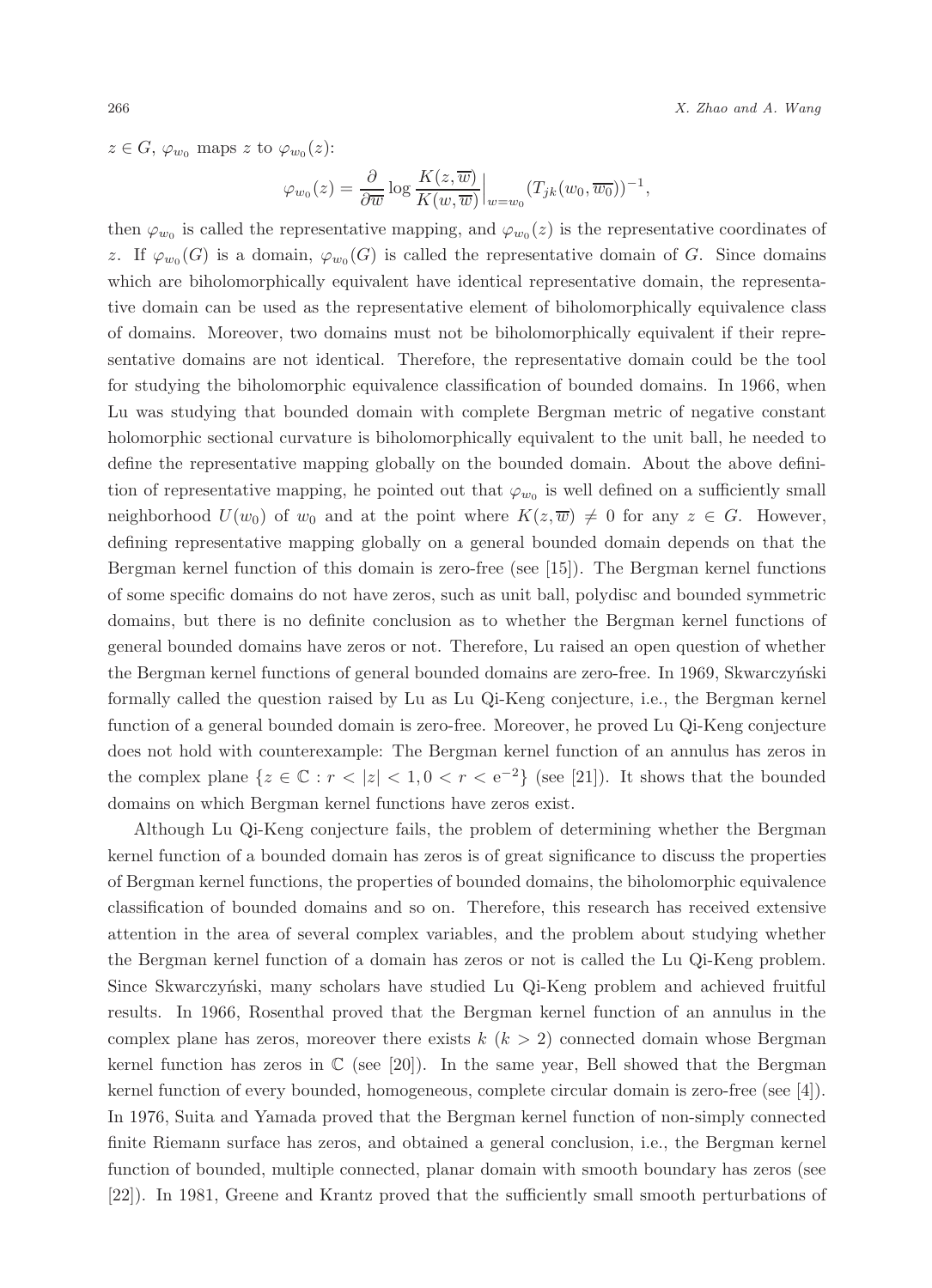the ball has zero-free Bergman kernel function (see [14]). In 1986, Boas gave a specific example to show that the Bergman kernel function of a bounded, strongly pseudo-convex, contractible domain with  $C^{\infty}$  regular boundary has zeros (see [6]). In 1996, Boas proved that the bounded holomorphic domains whose Bergman kernel functions have no zeros, form a nowhere dense set in the topological space composed of all bounded holomorphic domains (see [7]). This conclusion indicates that it is a normal situation for the Bergman kernel function of a holomorphic domain to have zeros. In 1999, Boas, Fu and Straube further proved that the Bergman kernel function of the following domain  $\{z \in \mathbb{C}^2 : |z_1| + |z_2|^{\frac{2}{p}} < 1\}$  has zeros when  $p > 2$ , and gave concrete examples that the Bergman kernel functions of strongly convex domains have zeros in [9]. In 2000, Boas obtained a more general conclusion that the Bergman kernel function of the domain defined as

$$
\{z = (z_1, z_2, \cdots, z_n) \in \mathbb{C}^n : |z_1| + |z_2|^{\frac{2}{p_2}} + \cdots + |z_n|^{\frac{2}{p_n}} < 1\}
$$

has zeros when  $p_2 + p_3 + \cdots + p_n > 2$  (see [8]). In 1998, Pflug and Youssfi proved that the Bergman kernel function of the minimal ball exists zeros when  $n \geq 4$  in  $\mathbb{C}^n$  (see [19]). In 2000, Engliš proved that the Bergman kernel function of a kind of Hartogs domain has zeros (see [13]). In 2005, Edigarian and Zwonek got that the Bergman kernel function of symmetric double-disc  $G_2$  is zero-free (see [12]), while Nikolov and Zwonek later proved that the Bergman kernel function of symmetric polydisc  $G_n(n \geq 3)$  has zeros (see [18]). In 2006, Chen studied the Lu Qi-Keng problem on a pseudo-convex domain applying the asymptotic behavior of the weighted Bergman kernel (see [10]). In 2009, Zhang and Yin discussed the conditions that the Bergman kernel function of the generalized Thullen domain has zeros (see [28]). In 2012, Ahn and Park presented the algorithmic procedure to determine the condition that the Bergman kernel function is zero-free on a type of generalized Cartan-Hartogs domain (see [1]). In 2016, Beberok investigated the Lu Qi-Keng problem of the intersection of two complex ellipsoids (see [3]). We refer to [2, 11, 16, 23–24, 27] for more research results about Lu Qi-Keng problem.

In the study on Lu Qi-Keng problem, many research achievements show that the Bergman kernel functions of bounded domains have zeros. In fact, if the Bergman kernel function of a domain has zeros, these zeros are not isolated and form a lower dimensional manifolds. It is significant for discussing the geometry properties of domains and the properties of Bergman kernel functions to study the structure and topological properties of the zero-sets of the Bergman kernel functions on bounded domains. The aim of this present paper is to study the Lu Qi-Keng problem on the first type of Cartan-Hartogs domain, and discuss the topological properties of the zero set when the Bergman kernel function of this type of domain has zeros. The form of the first type of Cartan-Hartogs domain is as following (see [25]):

$$
\Omega = \{ (\xi, z) \in \mathbb{C} \times R_I(m, n) : |\xi|^{2\mu} < N_I(z, z), \mu > 0 \},
$$

where  $R_I(m, n)$  denotes the first type of Cartan domain,  $N_I(z, z)$  denotes the generic norm of  $R_I(m, n)$  in Jordan triple system. By constructing a biholomorphic invariant x on  $\Omega \times \Omega$ , we write the Bergman kernel function of  $\Omega$  into the product of a polynomial  $F(x)$  and a nonvanishing function. Then the research on the zero problem of the Bergman kernel function with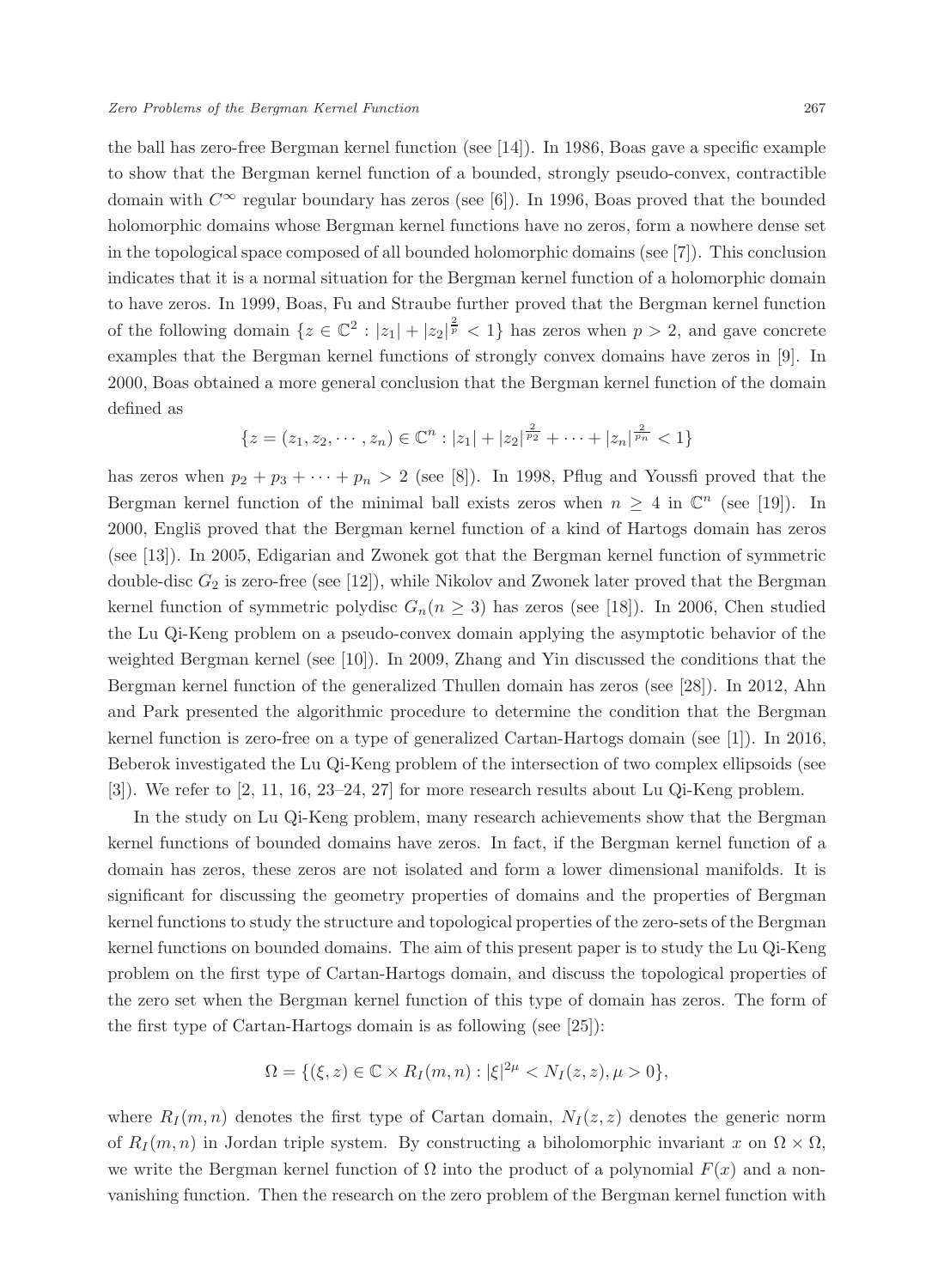multidimensional complex variable is transformed into the research on the zero problem of a polynomial function with single complex variable. From the condition that  $F(x)$  has zeros in the unit disc, we obtain that there exists  $\mu_0(m, n) > 0$  such that the Bergman kernel function of  $\Omega$  has zeros when the parameter  $\mu$  satisfies  $0 < \mu < \mu_0(m, n)$  for any m and n. Furthermore, we show that the zero set of the Bergman kernel function of  $\Omega$  is composed of some path-connected branches, and a continuous curve is constructed to connect any two points in the non-zero set.

#### 2 Preliminaries

In this section, we are going to outline some basic conclusions about  $\Omega$ , and introduce a type of special self-reciprocal polynomial.

**Theorem 2.1** (see [26]) The transforms  $\psi(\xi, z) = (\psi_1(\xi, z), \psi_2(\xi, z))$  constitute the holomorphic automorphism group of  $\Omega$ , and the specific forms of  $\psi_1$  and  $\psi_2$  are as below:

$$
\begin{cases} \psi_1(\xi, z) = e^{\sqrt{-1}\theta} \xi N_I(z_0, z_0)^{\frac{1}{2\mu}} N_I(z, z_0)^{-\frac{1}{\mu}}, \\ \psi_2(\xi, z) = \phi(z), \quad \phi \in \text{Aut}(R_I(m, n)), \end{cases}
$$

where  $\theta \in \mathbb{R}$ ,  $z_0 \in R_I(m,n), z_0 = \phi^{-1}(0)$ . Aut $(\Omega)$  denotes the holomorphic automorphism *group of*  $\Omega$ .

Now, we construct a complex value function x on  $\Omega \times \Omega$ , and it is a invariant under the holomorphic transformation of  $\Omega \times \Omega$ .

Theorem 2.2 Let

$$
x = x((\xi, z), (\eta, w)) = \xi \overline{\eta} N_I(z, w)^{-\frac{1}{\mu}}
$$

for any  $((\xi, z), (\eta, w)) \in \Omega \times \Omega$ . Then

$$
x((\xi, z), (\eta, w)) = x(\psi(\xi, z), \psi(\eta, w)) \text{ for } \forall \psi \in \text{Aut}(\Omega),
$$

and  $|x| < 1$ .

**Proof** For any  $z = (z_{11}, z_{12}, \cdots, z_{1n}, \cdots, z_{m1}, z_{m2}, \cdots, z_{mn}) \in R_I(m, n)$ , the components of z can be arranged into a matrix

$$
Z = \begin{pmatrix} z_{11} & z_{12} & \cdots & z_{1n} \\ z_{21} & z_{22} & \cdots & z_{2n} \\ \vdots & \vdots & \ddots & \vdots \\ z_{m1} & z_{m2} & \cdots & z_{mn} \end{pmatrix},
$$

where z is corresponding to Z, and the first type of Cartan domain is represented as  $R_I(m, n)$  :=  $\{Z \in \mathbb{C}^{mn} : I - Z\overline{Z}^t > 0\}$ . So the point in  $R_I(m, n)$  is denoted by Z in the proof of the theorem.

For any  $((\xi, Z), (\eta, W)) \in \Omega \times \Omega$ ,  $(\xi, Z)$  and  $(\eta, W)$  are mapped to  $(\xi^*, Z^*)$  and  $(\eta^*, W^*)$ respectively by any  $\psi \in Aut(\Omega)$ . Applying Theorem 2.1, we have

$$
\xi^* \overline{\eta}^* = \xi \overline{\eta} N_I (Z_0, Z_0)^{\frac{1}{\mu}} N_I (Z, Z_0)^{-\frac{1}{\mu}} N_I (W, Z_0)^{-\frac{1}{\mu}},
$$
  

$$
Z^* = P(Z - Z_0)(I - \overline{Z}_0^t Z)^{-1} Q^{-1},
$$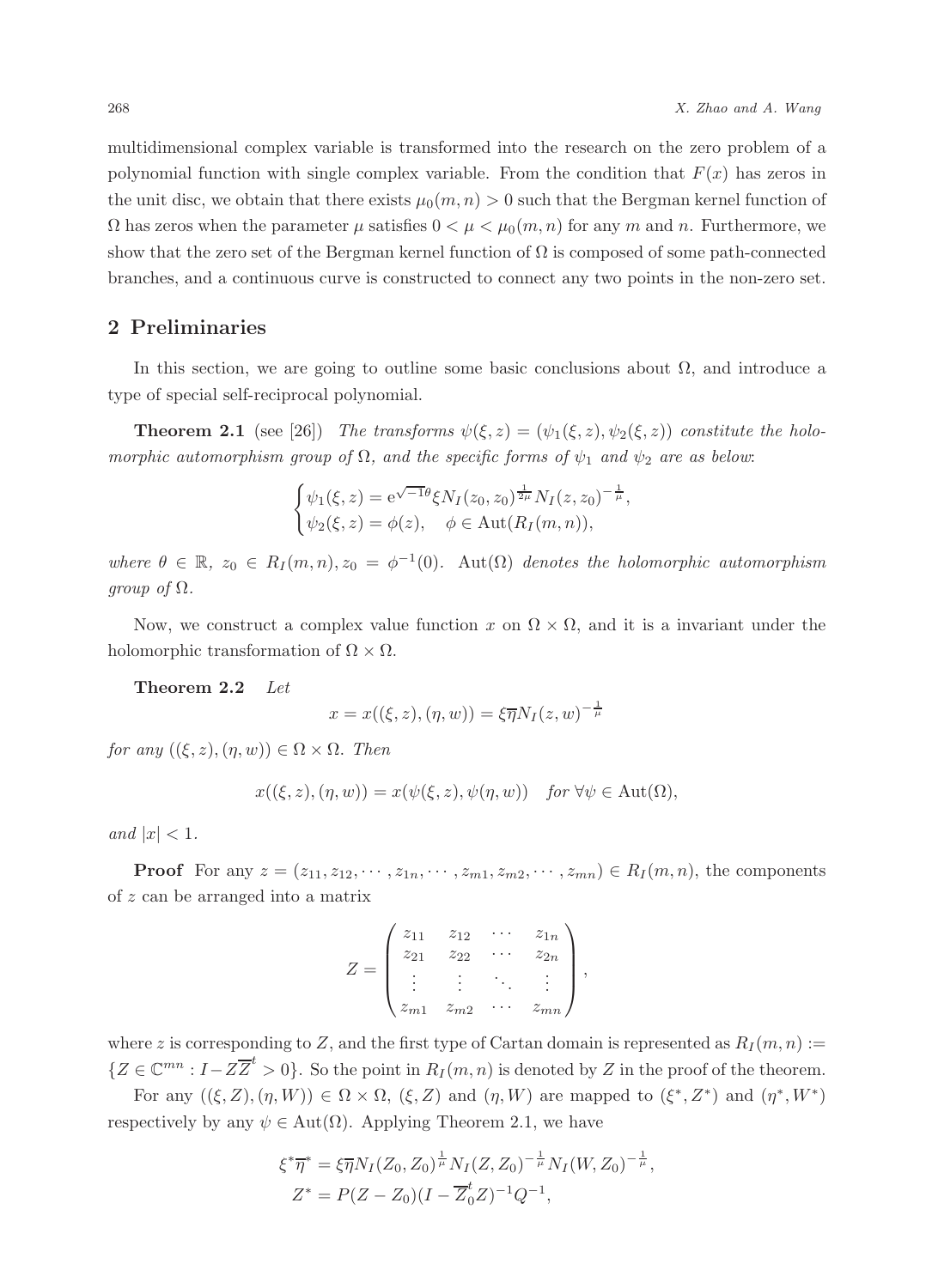Zero Problems of the Bergman Kernel Function 269

$$
W^* = P(W - Z_0)(I - \overline{Z}_0^t W)^{-1} Q^{-1},
$$

where  $Z_0 = \phi^{-1}(0) \ (\phi \in \text{Aut}(R_I(m, n))), \ \overline{P}^t P = (I - Z_0 \overline{Z}_0^t)$  $\overline{Q}^t Q = (I - \overline{Z}_0^t Z_0)^{-1}.$ Since

$$
N_I(Z, W) = \det(I - Z\overline{W}^t)
$$

and

$$
I - Z^*(\overline{W}^*)^t = (\overline{P}^t)^{-1} (I - Z\overline{Z}_0^t)^{-1} (I - Z\overline{W}^t) (I - Z_0\overline{W}^t)^{-1} P^{-1}
$$

for any  $Z, W \in R_I(m, n)$ , we obtain

$$
x((\xi^*, Z^*), (\eta^*, W^*)) = \xi^* \overline{\eta}^* N_I (Z^*, W^*)^{-\frac{1}{\mu}}
$$
  
=  $\xi \overline{\eta} N_I (Z_0, Z_0)^{\frac{1}{\mu}} N_I (Z, Z_0)^{-\frac{1}{\mu}} N_I (Z_0, W)^{-\frac{1}{\mu}}$   

$$
\det(\overline{P}^t P)^{\frac{1}{\mu}} N_I (Z, Z_0)^{\frac{1}{\mu}} N_I (Z, W)^{-\frac{1}{\mu}} N_I (Z_0, W)^{\frac{1}{\mu}}
$$
  
=  $\xi \overline{\eta} N_I (Z, W)^{-\frac{1}{\mu}} = x((\xi, Z), (\eta, W)),$ 

i.e., x is a invariant under the holomorphic transformation of  $\Omega \times \Omega$ .

We can prove

$$
N_I(Z,Z)N_I(W,W) \leq |N_I(Z,W)|^2
$$

for any  $((\xi, Z), (\eta, W)) \in \Omega \times \Omega$  using the conclusion in [17]. Then based on the inequality, we obtain

$$
|x|^2 = |\xi|^2 |\eta|^2 |N_I(Z, W)|^{-\frac{2}{\mu}} < (N_I(Z, Z)N_I(W, W)|N_I(Z, W)|^{-2})^{\frac{1}{\mu}} \le 1.
$$

A special kind of self-reciprocal polynomial plays an important role in investigating the Lu Qi-Keng problem on the first type of Cartan-Hartogs domain, here we give the definition of a general self-reciprocal polynomial and discuss the properties of the special kind of self-reciprocal polynomial.

**Definition 2.1** Let  $f_k(x)$  be a real coefficient polynomial of degree k. If  $f_k(0) \neq 0$  and  $f_k(x) = x^k f_k(\frac{1}{x})$ , then  $f_k(x)$  is called self-reciprocal polynomial of degree k.

Remark 2.1  $\,$ k  $\sum_{l=0} a_l x^l$  is a real coefficient self-reciprocal polynomial of degree k if and only if its coefficients satisfy  $a_0 \neq 0$  and  $a_l = a_{k-l}$   $(l = 0, 1, \dots, k)$ .

**Theorem 2.3** Let  $f_k(x)$  be a real coefficient self-reciprocal polynomial of degree k. If  $x_0$ is a zero of  $f_k(x)$ , then  $\frac{1}{x_0}$  is also its zero.

Proof From Definition 2.1, this theorem can be proved straightforwardly.

Lemma 2.1 Let

$$
\sigma_r(\alpha_1,\dots,\alpha_l)=\sum_{1\leq j_1
$$

then  $\sigma_r(\alpha_1, \dots, \alpha_l) > 0$   $(r = 1, 2, \dots, l)$  if and only if  $\alpha_i > 0$ ,  $j = 1, \dots, l$ .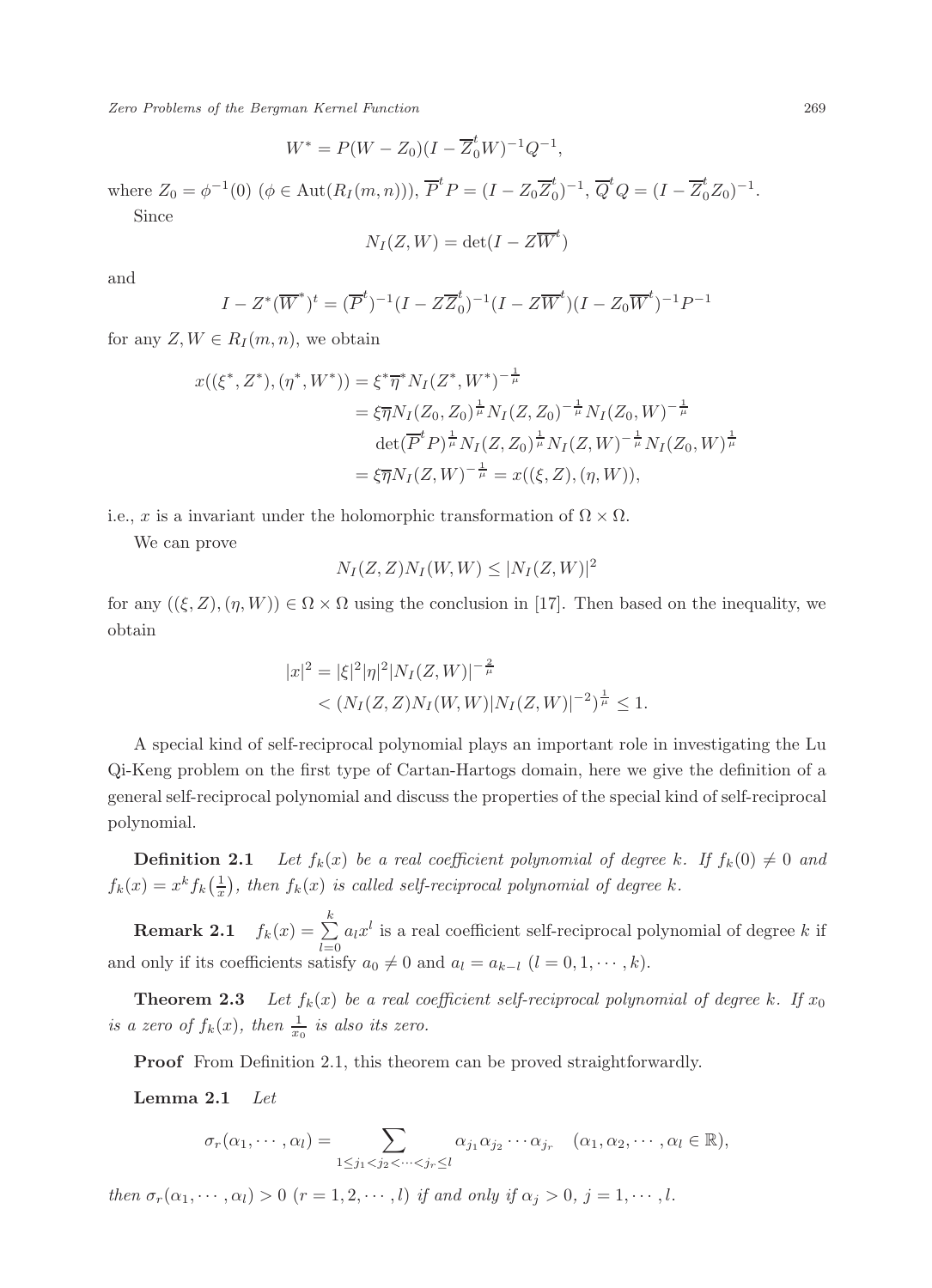**Proof** Since the sufficiency of the lemma is obvious, we need only to prove its necessity.

We can construct an equation of degree l with roots of  $-\alpha_1, -\alpha_2, \dots, -\alpha_l$ :

$$
(x + \alpha_1)(x + \alpha_2)\cdots(x + \alpha_l) = 0.
$$
\n(2.1)

Expand the left side of (2.1), it is changed into the following form

$$
x^{l} + \sigma_1(\alpha_1, \cdots, \alpha_l)x^{l-1} + \cdots + \sigma_{l-1}(\alpha_1, \cdots, \alpha_l)x + \sigma_l(\alpha_1, \cdots, \alpha_l) = 0.
$$

Because  $\alpha_j$   $(j = 1, \dots, l)$  are real numbers, and  $\sigma_r(\alpha_1, \dots, \alpha_l) > 0$   $(r = 1, 2, \dots, l)$ , the roots of (2.1) can not be 0 or positive real numbers, and they must be negative real numbers, i.e.,  $\alpha_j > 0 \ (j = 1, \cdots, l).$ 

Theorem 2.4 Let

$$
f_k(x) = \sum_{l=0}^k a_{k,l} x^l \quad (k \in \mathbb{N})
$$

be a polynomial of degree k with respect to x, where  $a_{k,l}$  denotes the coefficient of the l-th order term of the polynomial of degree k:

$$
a_{k,l} = \frac{1}{l!} \sum_{j=1}^{k+1-l} (-1)^{k+1-l-j} S(k+1,j) \frac{(k+1-j)!j!}{(k+1-l-j)!} \quad (l=0,1,\dots,k),\tag{2.2}
$$

 $S(k+1, j)$  denotes the Stirling number of the second kind, i.e.,

$$
S(k+1,j) = \frac{1}{j!} \sum_{r=1}^{j} (-1)^{j-r} \frac{j!}{(j-r)!r!} r^{k+1}.
$$

Set  $a_{k,l} = 0$  for  $l > k$  and  $l < 0$ , then  $f_k(x)$  satisfies the following properties:

(1)  $a_{k,l} = (k+1-l)a_{k-1,l-1} + (l+1)a_{k-1,l}$   $(k \ge 1, 0 \le l \le k).$ 

(2)  $f_k(x)$  ( $k \in \mathbb{N}$ ) is a self-reciprocal polynomial, i.e.,  $a_{k,l} = a_{k,k-l}$  ( $0 \le l \le k$ ), and  $a_{k,0}$  $= a_{k,k} = 1.$ 

(3)  $a_{k,l} > 0$   $(0 \leq l \leq k)$ .

(4)  $a_{k,l-1} < a_{k,l} \ (k \geq 2, l = 1, \dots, \lceil \frac{k}{2} \rceil).$ 

(5) When k is odd number,  $f_k(x) = (x+1)h_{k-1}(x)$   $(k \ge 1)$ , and  $h_{k-1}(x)$  is also a selfreciprocal polynomial with positive real coefficients.

(6)  $f_k(x) = [(k-1)^2x^2 + (3k-2)x + 1]f_{k-2}(x) + x(1-x)[(2k-3)x + 3]f'_{k-2}(x) + (1-x)(3k-2)x + 3]f'_{k-2}(x)$  $(x)^2 x^2 f''_{k-2}(x)$   $(k \ge 2)$ .

(7)  $f_k(x)$   $(k \geq 2)$  has at least one zero in the unit disc.

**Proof** (1) According to (2.2) and the property of  $S(k+1, j)$ , for any fixed l, we have

$$
a_{k,l} = \frac{1}{l!} \sum_{j=1}^{k+1-l} (-1)^{k+1-l-j} [S(k, j-1) + jS(k, j)] \frac{(k+1-j)!j!}{(k+1-j-l)!}
$$
  
= 
$$
\frac{1}{l!} \sum_{j=1}^{k-l} (-1)^{k-l-j} S(k, j) \frac{(k-j)!(j+1)!}{(k-j-l)!}
$$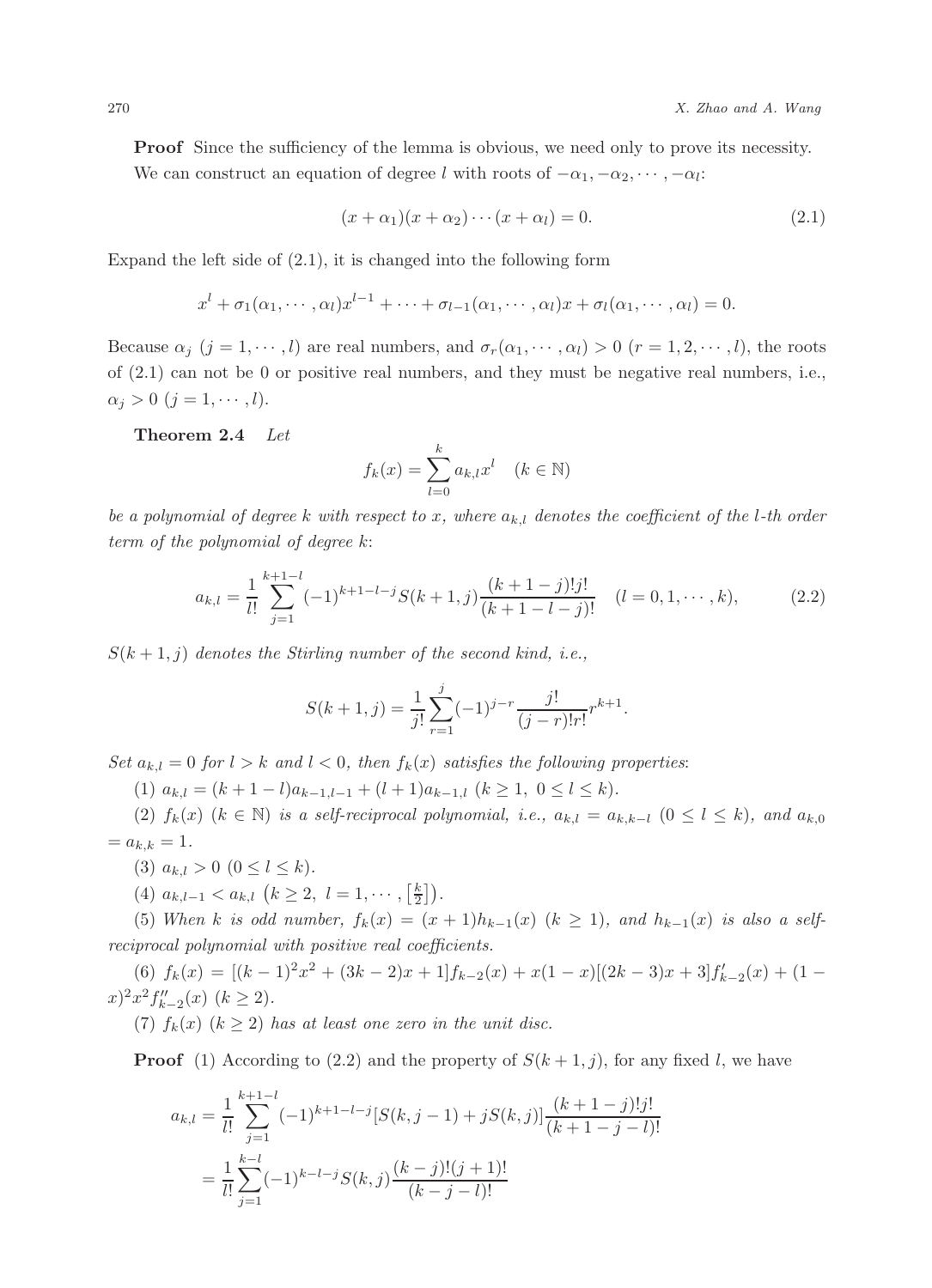Zero Problems of the Bergman Kernel Function 271

+ 
$$
\frac{1}{l!} \sum_{j=1}^{k+1-l} (-1)^{k+1-l-j} S(k, j) \frac{(k+1-j)!j!}{(k+1-j-l)!} j
$$
  
\n=  $\frac{1}{l!} \sum_{j=1}^{k-l} (-1)^{k-l-j} S(k, j) \frac{(k-j)!j!}{(k-j-l)!}$   
\n+  $\frac{l}{l!} \sum_{j=1}^{k-l} (-1)^{k+1-l-j} S(k, j) \frac{(k-j)!j!}{(k+1-j-l)!} [(k+1-l) - (k+1-l-j)]$   
\n+  $S(k, k+1-l)(k+1-l)^2 (k-l)!$   
\n=  $a_{k-1,l} + \frac{l}{l!} \sum_{j=1}^{k-l} (-1)^{k-l-j} S(k, j) \frac{(k-j)!j!}{(k-j-l)!}$   
\n+  $(k+1-l) \frac{1}{(l-1)!} \sum_{j=1}^{k+1-l} (-1)^{k+1-l-j} S(k, j) \frac{(k-j)!j!}{(k+1-j-l)!}$   
\n=  $(l+1)a_{k-1,l} + (k+1-l)a_{k-1,l-1}.$ 

Therefore, we obtain the recurrent formula about the coefficients of  $f_k(x)$ :

$$
a_{k,l} = (k+1-l)a_{k-1,l-1} + (l+1)a_{k-1,l} \quad (0 \le l \le j). \tag{2.3}
$$

About  $(2)$ – $(4)$ , these properties can be proved by applying  $(2.3)$  and mathematical induction.

(5) Because  $f_k(x)$  is a self-reciprocal polynomial, i.e.,  $a_{k,l} = a_{k,k-l}$   $(0 \le l \le k)$ , -1 must be the zero of  $f_k(x)$  for odd number k, and

$$
f_k(x) = (x+1)h_{k-1}(x) \quad (k \ge 1).
$$

We are going to prove that  $h_{k-1}(x)$  is also a self-reciprocal polynomial with positive real coefficients.

Put  $h_{k-1}(x) := \sum_{k=0}^{k-1}$  $\sum_{l=0} b_{k-1,l} x^l$ , then

$$
f_k(x) = (x+1) \sum_{l=0}^{k-1} b_{k-1,l} x^l = \sum_{l=0}^{k-1} (b_{k-1,l} x^{l+1} + b_{k-1,l} x^l).
$$

By comparing the above expression with  $f_k(x) = \sum_{k=1}^{k}$  $\sum_{l=0} a_{k,l} x^l$ , we obtain the relationship between  $b_{k-1,l}$  and  $a_{k,l}$  as following:

$$
b_{k-1,l} = \sum_{r=1}^{k-l} (-1)^{r+1} a_{k,l+r} = \sum_{r=0}^{l} (-1)^{r} a_{k,l-r}.
$$
 (2.4)

From (2.4) and property (2) of  $f_k(x)$ , it follows that

$$
b_{k-1,l} = \sum_{r=0}^{k-l-1} (-1)^r a_{k,(k-l-1)-r} = b_{k-1,k-1-l},
$$

which means that  $h_{k-1}(x)$  is a self-reciprocal polynomial.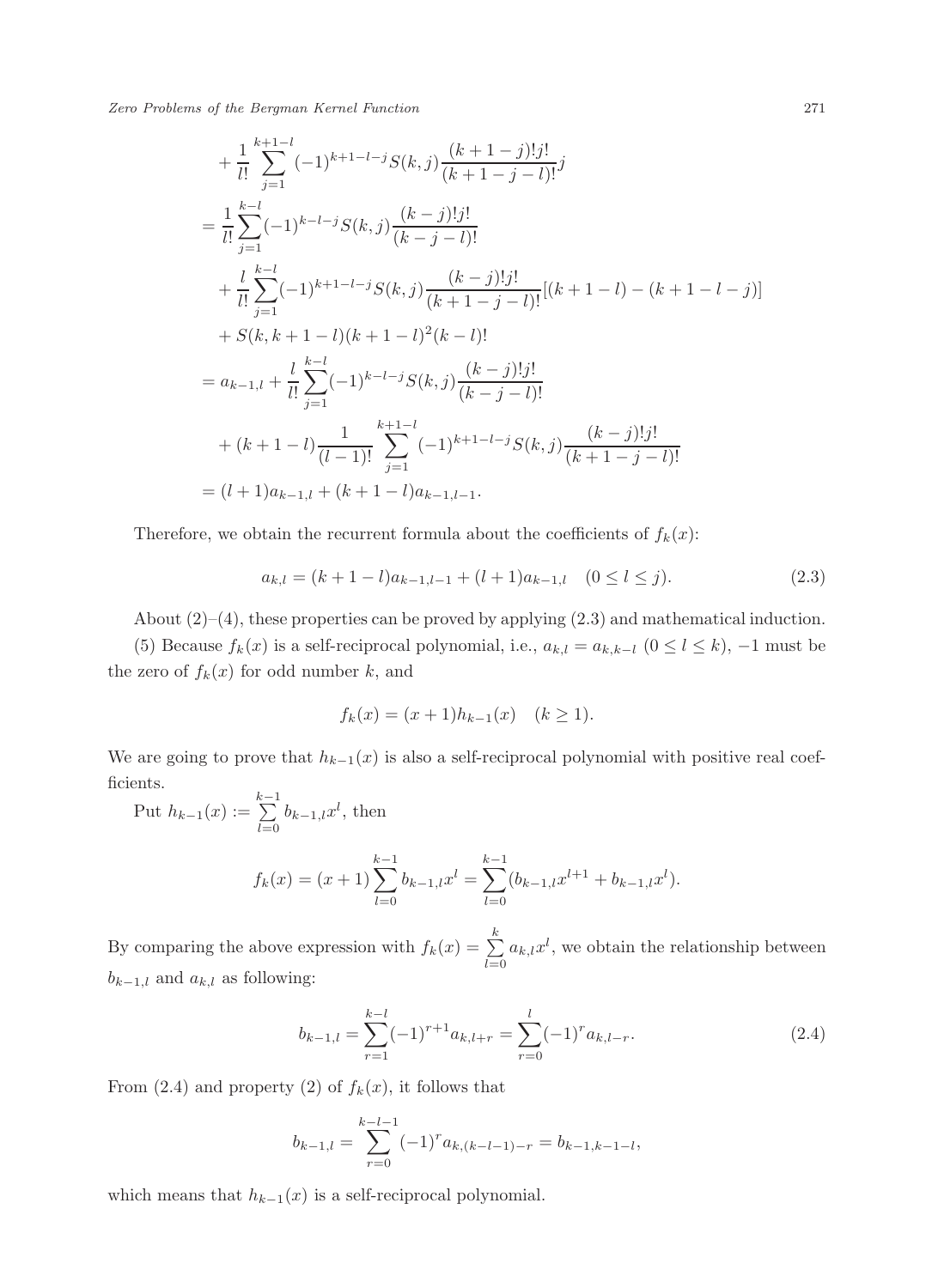Next, we will show that the coefficients of  $h_{k-1}(x)$  are all positive. As  $h_{k-1}(x)$  is a selfreciprocal polynomial, it suffices to prove  $b_{k-1,l} > 0$  for  $l > \frac{k-1}{2}$ .

For  $a_{k,l+1} > a_{k,l+2} > \cdots > a_{k,k}$   $(l > \frac{k-1}{2})$ , if l is odd, then

$$
b_{k-1,l} = (a_{k,l+1} - a_{k,l+2}) + \cdots + (a_{k,k-1} - a_{k,k}) > 0;
$$

if  $l$  is even, then

$$
b_{k-1,l} = (a_{k,l+1} - a_{k,l+2}) + \cdots + (a_{k,k-2} - a_{k,k-1}) + a_{k,k} > 0.
$$

In conclusion, when k is odd number,  $h_{k-1}(x)$  is a self-reciprocal polynomial with positive real coefficients.

(6) To prove the property (6) of  $f_k(x)$ , we first need to verify

$$
f_k(x) = (kx+1)f_{k-1}(x) + x(1-x)f'_{k-1}(x) \quad (k \ge 1).
$$
 (2.5)

From  $f_k(x) = \sum_{k=1}^{k}$  $\sum_{l=0}^{k} a_{k,l} x^{l}$ , it is easy to know that  $f_{k-1}(x) = \sum_{l=0}^{k-1}$  $\sum_{l=0} a_{k-1,l} x^l$ , and  $f'_{k-1}(x) =$  $\sum_{i=1}^{k-1}$  $\sum_{l=0}$   $la_{k-1,l}x^{l-1}$ . Plugging these equations back into the right of (2.5), we get

$$
(kx+1)f_{k-1}(x) + x(1-x)f'_{k-1}(x) = \sum_{l=0}^{k-1} (k-l)a_{k-1,l}x^{l+1} + \sum_{l=0}^{k-1} (1+l)a_{k-1,l}x^l
$$
  
= 
$$
\sum_{l=0}^k [(k+1-l)a_{k-1,l-1} + (1+l)a_{k-1,l}]x^l
$$
  
= 
$$
\sum_{l=0}^k a_{k,l}x^l = f_k(x).
$$

According to (2.5), if  $k \geq 2$ , we have

$$
f_{k-1}(x) = [(k-1)x+1]f_{k-2}(x) + x(1-x)f'_{k-2}(x).
$$
\n(2.6)

Differentiating the both sides of  $(2.6)$  with respect to x gives the following formula:

$$
f'_{k-1}(x) = (k-1)f_{k-2}(x) + [(k-3)x+2]f'_{k-2}(x) + (x-x^2)f''_{k-2}(x).
$$
 (2.7)

By substituting  $(2.6)$  and  $(2.7)$  back into  $(2.5)$ , it follows that

$$
f_k(x) = [(k-1)^2 x^2 + (3k-2)x + 1]f_{k-2}(x) + x(1-x)[(2k-3)x + 3]f'_{k-2}(x)
$$
  
+  $(1-x)^2 x^2 f''_{k-2}(x)$ . (2.8)

(7) We first show that  $f_k(x)$  has at least one zero in the unit disc for  $k = 2p$   $(p \in \mathbb{Z}^+)$  by negation.

If the assertion fails to hold,  $f_{2p}(x)$  would have no zeros in the unit disc. As  $f_{2p}(x)$  is a self-reciprocal polynomial, according to Theorem 2.3, if  $x_0$  is a zero of  $f_{2p}(x)$ , then  $\frac{1}{x_0}$  is also the zero of  $f_{2p}(x)$ . Thereby, based on the hypothesis,  $f_{2p}(x)$  has no zeros out of the unit disk either,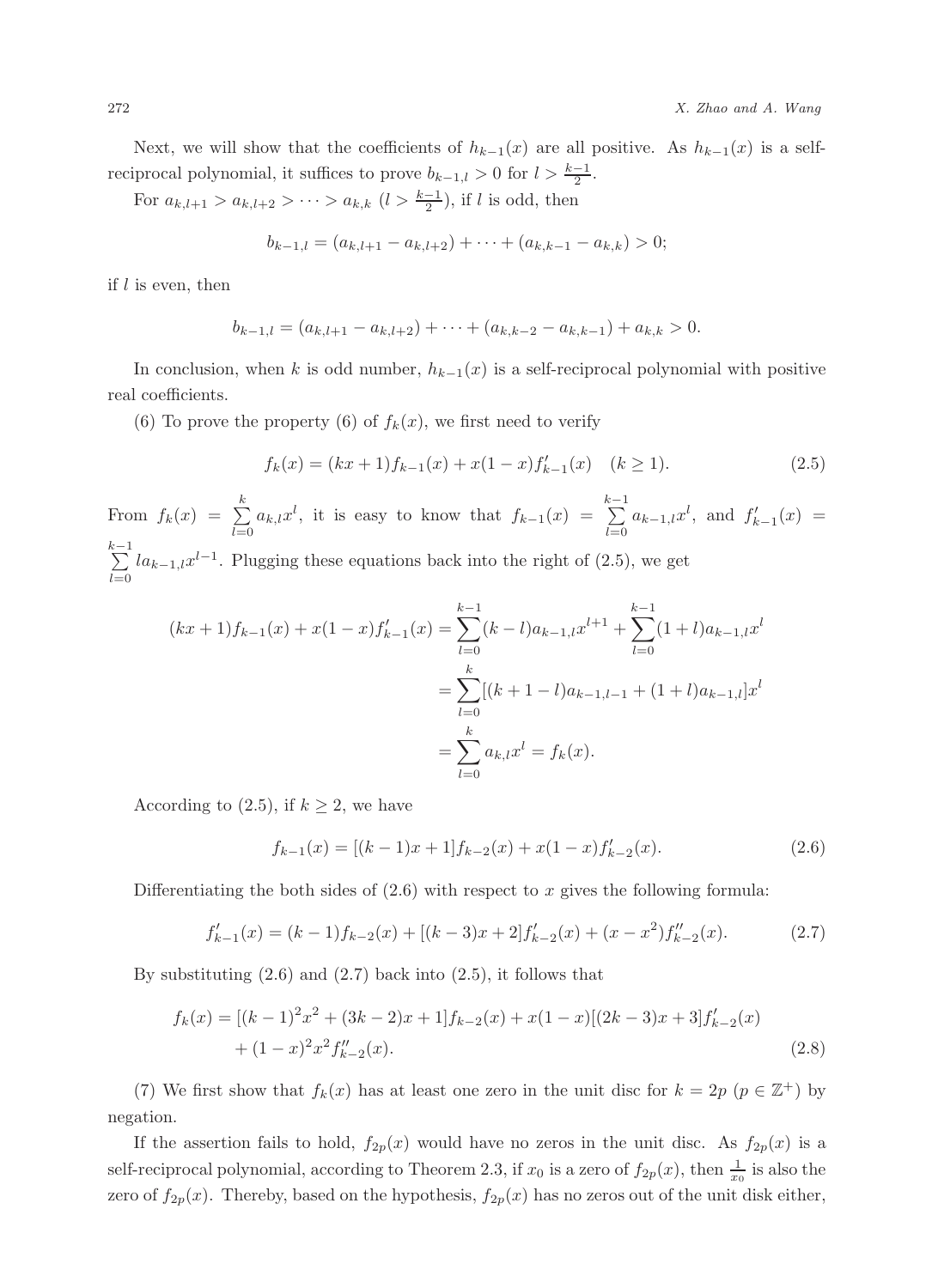which means that all of the zeros of  $f_{2p}(x)$  are on the boundary of the unit disc. Moreover, the reciprocal of every zero is just its conjugate zero. Set the zeros of  $f_{2p}(x)$  as following:

$$
e^{\sqrt{-1}\theta_1}
$$
,  $e^{-\sqrt{-1}\theta_1}$ ,  $\cdots$ ,  $e^{\sqrt{-1}\theta_p}$ ,  $e^{-\sqrt{-1}\theta_p}$ ,  $\theta_q \in \mathbb{R}$  ( $q = 1, 2, \cdots, p$ ).

With the zeros of  $f_{2p}(x)$ , we can write  $f_{2p}(x)$  as the product of  $2p$  factors:

$$
f_{2p}(x) = (x - e^{\sqrt{-1}\theta_1})(x - e^{-\sqrt{-1}\theta_1})(x - e^{\sqrt{-1}\theta_2})(x - e^{-\sqrt{-1}\theta_2})
$$
  
 
$$
\cdots (x - e^{\sqrt{-1}\theta_p})(x - e^{-\sqrt{-1}\theta_p})
$$
  

$$
= (x^2 - 2\cos\theta_1 x + 1)(x^2 - 2\cos\theta_2 x + 1)\cdots(x^2 - 2\cos\theta_p x + 1)
$$
  

$$
= x^p \left(x + \frac{1}{x} - 2\cos\theta_1\right) \left(x + \frac{1}{x} - 2\cos\theta_2\right) \cdots \left(x + \frac{1}{x} - 2\cos\theta_p\right)
$$
  

$$
= x^p (y + \alpha_1)(y + \alpha_2) \cdots (y + \alpha_p),
$$

where  $y = x + \frac{1}{x} + 2$ ,  $\alpha_q = -2 \cos \theta_q - 2$  and  $\alpha_q \le 0$   $(q = 1, 2, \dots, p)$ .

In the above expression of  $f_{2p}(x)$ , we put

$$
G_p(y) := (y + \alpha_1)(y + \alpha_2) \cdots (y + \alpha_p) = \sum_{r=0}^p \sigma_{p-r}(\alpha_1, \cdots, \alpha_p) y^r,
$$
\n(2.9)

where

$$
\sigma_0 = 1, \n\sigma_{p-r}(\alpha_1, \dots, \alpha_p) = \sum_{1 \le q_1 < q_2 < \dots < q_{p-r} \le p} \alpha_{q_1} \alpha_{q_2} \dots \alpha_{q_{p-r}} \quad (0 \le r \le p-1).
$$
\n(2.10)

However, according to the property of  $f_k(x)$  and Lemma 2.1, it can be inferred that  $\alpha_q > 0$  ( $q =$ 1, 2,  $\cdots$ , *p*) by showing that  $\sigma_{p-r}(\alpha_1, \dots, \alpha_p) > 0$  ( $0 \le r \le p-1$ ).

In fact, because  $f_{2p}(x) = x^p G_p(y)$  and  $y = x + \frac{1}{x} + 2$ , we have

$$
f_{2(p-1)}(x) = x^{p-1}G_{p-1}(y),
$$
  
\n
$$
f'_{2(p-1)}(x) = (p-1)x^{p-2}G_{p-1}(y) + x^{p-3}(x^2 - 1)G'_{p-1}(y),
$$
  
\n
$$
f''_{2(p-1)}(x) = (p-1)(p-2)x^{p-3}G_{p-1}(y) + [(2p-2)x^2 + 4 - 2p]x^{p-4}G'_{p-1}(y) + (x^2 - 1)^2x^{p-5}G''_{p-1}(y).
$$

By substituting  $f_{2p}(x)$ ,  $f_{2(p-1)}(x)$ ,  $f'_{2(p-1)}(x)$  and  $f''_{2(p-1)}(x)$  into (2.8), it follows that

$$
x^{p}G_{p}(y) = x^{p-1}G_{p-1}(y)[p^{2}x^{2} + (2p^{2} + 2p)x + p^{2}]
$$
  
+ 
$$
x^{p-2}G'_{p-1}(y)[(1 - 2p)x^{4} - 2x^{3} + (4p + 2)x^{2} - 2x + (1 - 2p)]
$$
  
+ 
$$
x^{p-3}G''_{p-1}(y)(x^{6} - 2x^{5} - x^{4} + 4x^{3} - x^{2} - 2x + 1).
$$

Dividing both sides of the above equation by  $x^p$ , and substituting y for  $x + \frac{1}{x} + 2$ , we obtain

$$
G_p(y) = G_{p-1}(y)(p^2y + 2p)
$$
  
+ 
$$
G'_{p-1}(y)[(1 - 2p)y^2 + (8p - 6)y + 8] + G''_{p-1}(y)(y^3 - 8y^2 + 16y).
$$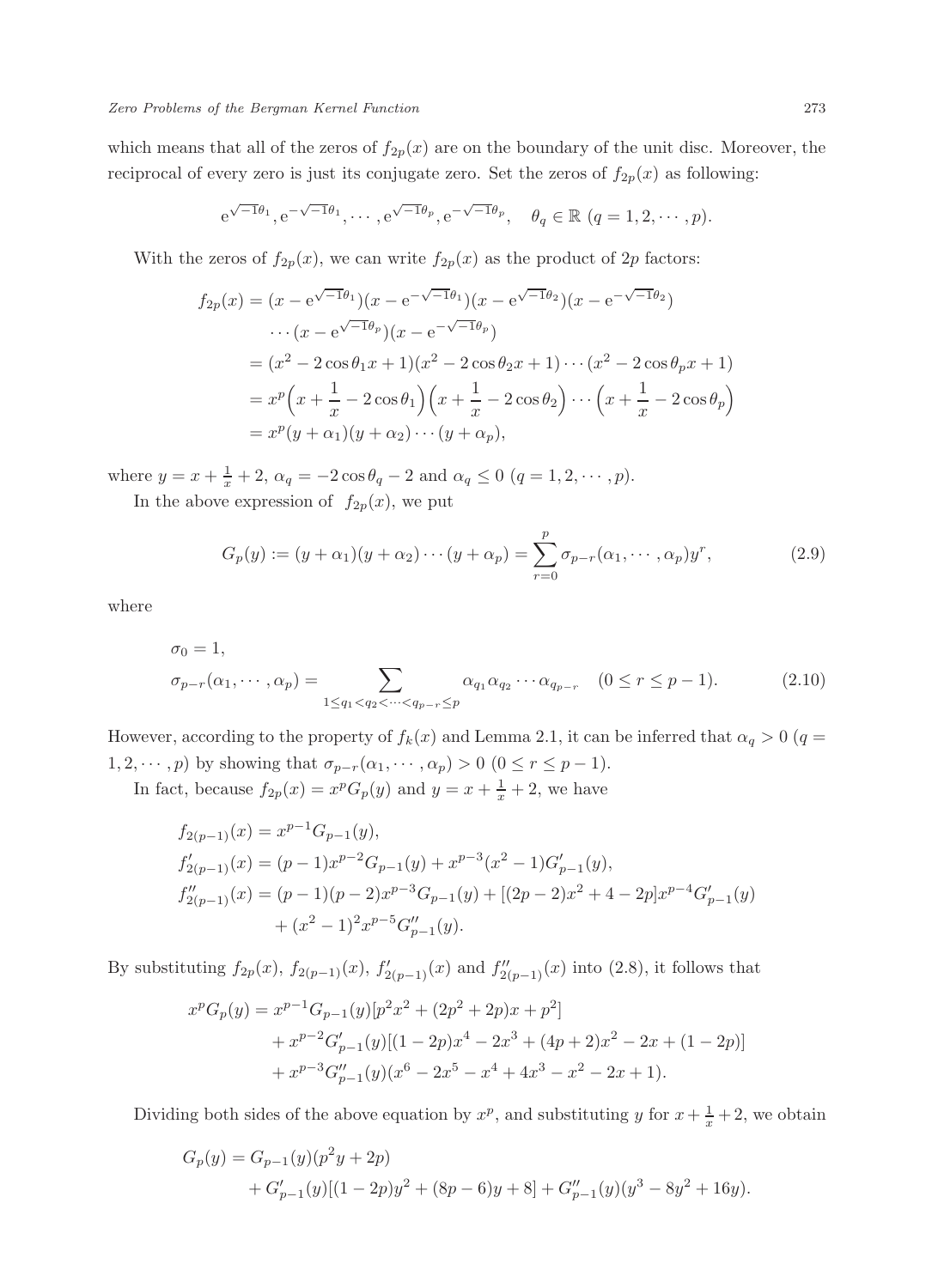Furthermore, by calculating the r-order derivative of  $G_p(y)$ , we acquire

$$
G_p^{(r)}(0) = 8(2r+1)G_{p-1}^{(r+1)}(0) + r[p - (r-1)]^2 G_{p-1}^{(r-1)}(0)
$$
  
+ 2[(p - r)(4r + 1) + 2r]G\_{p-1}^{(r)}(0) \t(0 \le r \le p) (2.11)

with setting  $G_{p-1}^{(-1)}(y) = 0$ .

From  $f_2(x) = x^2 + 4x + 1$ , it follows that  $G_1(y) = y + 2$ ,  $G_1(0) = 2$  and  $G'_1(0) = 1$ . According to (2.11), we have  $\frac{G_p^{(r)}(0)}{r!} > 0$   $(0 \le r \le p)$  by recurrence method. From (2.9) and (2.10), it follows that

$$
\frac{G_p^{(r)}(0)}{r!} = \sigma_{p-r}(\alpha_1, \cdots, \alpha_p) > 0 \quad (0 \le r \le p-1).
$$

Finally, we obtain  $\alpha_q > 0$   $(q = 1, 2, \dots, p)$  from Lemma 2.1. But this conclusion is contrary to  $\alpha_q = -2 \cos \theta_q - 2 \leq 0$   $(q = 1, 2, \dots, p)$ . Therefore, the zeros of  $f_{2p}(x)$  are not all on the boundary of the unit disc. Based on Theorem 2.3,  $f_{2p}(x)$  has at least one zero in the unit disk.

For  $k = 2p + 1$   $(p \in \mathbb{Z}^+)$ , according to the property (5) of  $f_k(x)$ :  $f_{2p+1}(x) = (x+1)h_{2p}(x)$ , because  $h_{2p}(x)$  is also a self-reciprocal polynomial, we can prove that  $h_{2p}(x)$  has at least one zero in the unit disc by the same method.

Consequently, we infer that  $f_k(x)$   $(k \geq 2)$  has at least one zero in the unit disc.

#### 3 Lu Qi-Keng Problem on Ω

In this section, we discuss that the Bergman kernel function of  $\Omega$  has zeros in  $\Omega \times \Omega$  if the parameter  $\mu$  of  $\Omega$  satisfies certain condition, and obtain the following conclusion.

**Theorem 3.1** Let the Bergman kernel function of  $\Omega$  be

$$
K((\xi, z), (\overline{\eta}, \overline{w})) = F(x)[\mu^{mn} \pi^{mn+1} N_I(z, w)^{m+n+\frac{1}{\mu}} (1-x)^{mn+2}]^{-1},
$$
\n(3.1)

where

$$
x = \xi \overline{\eta} N_I(z, w)^{-\frac{1}{\mu}},
$$

$$
F(x) = \sum_{j=1}^{mn+1} \sum_{k=1}^{j} \frac{(-1)^k (-k) \prod_{l=0}^{m-1} \prod_{q=0}^{n-1} [-k + (n+l-q)\mu]}{(j+1)B(k+1, j-k+1)} (1-x)^{mn+1-j}, \tag{3.2}
$$

and  $B(\alpha, \beta)$  denotes the Beta function (see [26, 28]). Then for any m and n, there exists  $\mu_0(m,n) > 0$  such that  $K((\xi, z),(\overline{\eta}, \overline{w}))$  has zeros in  $\Omega \times \Omega$  when  $0 < \mu < \mu_0(m,n)$ .

**Proof** In the expression of the Bergman kernel function of  $\Omega$ , we have

$$
[\mu^{mn}\pi^{mn+1}N_I(z,w)^{m+n+\frac{1}{\mu}}(1-x)^{mn+2}]^{-1} \neq 0,
$$

so  $K((\xi, z),(\overline{\eta}, \overline{w}))$  has zeros in  $\Omega \times \Omega$  if and only if  $F(x)$  has zeros in the unit disc. We will get the condition that  $K((\xi, z),(\overline{\eta}, \overline{w}))$  has zeros by studying the condition that  $F(x)$  has zeros in the unit disc.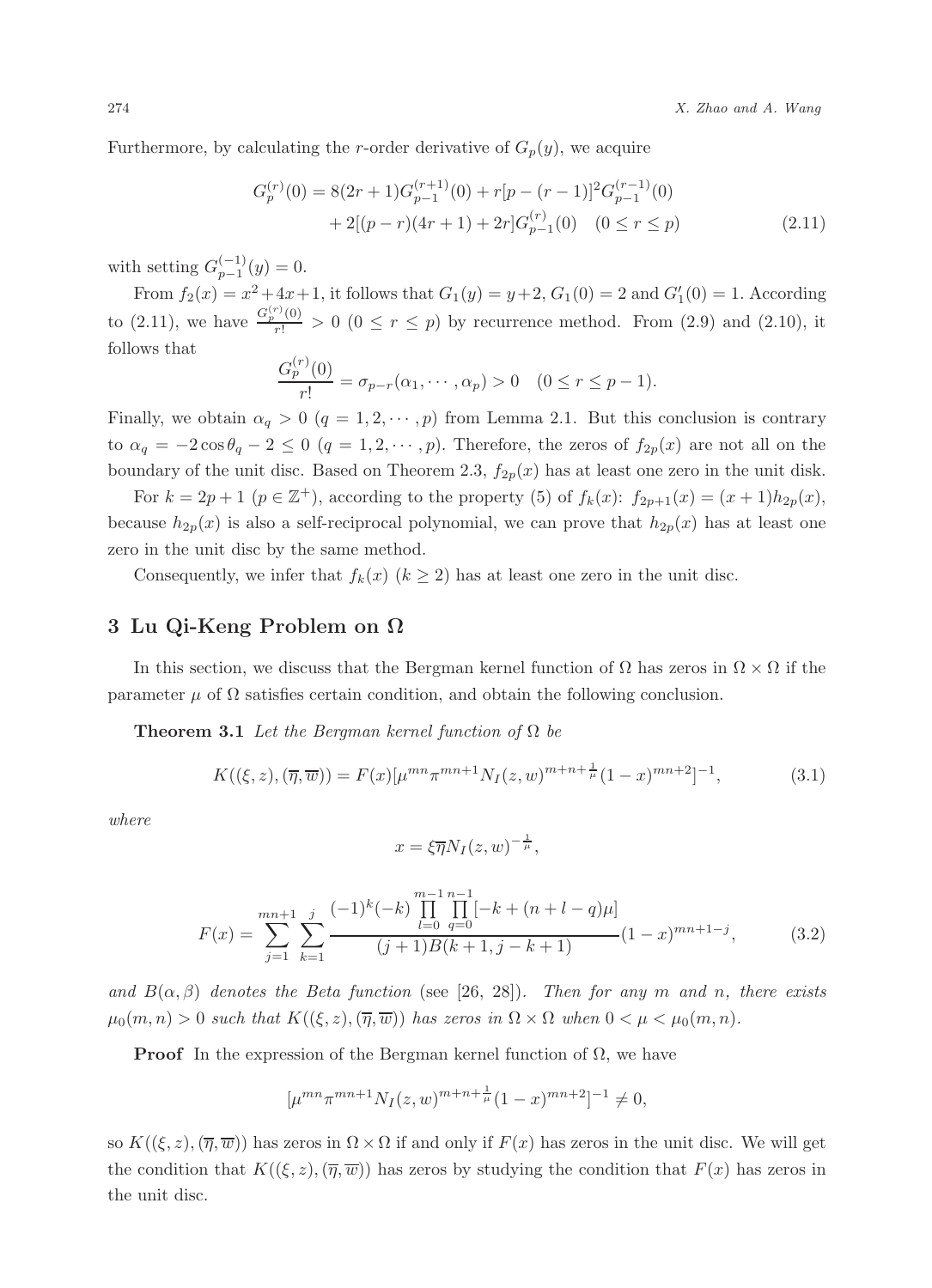Zero Problems of the Bergman Kernel Function 275

In  $(3.2)$ , the part containing  $\mu$  can be rewritten as following:

$$
(-k)\prod_{l=0}^{m-1}\prod_{q=0}^{n-1}[-k+(n+l-q)\mu] = (-k)^{mn+1} + \sum_{l=1}^{mn}c_l(-k)^{mn+1-l}\mu^l,
$$
\n(3.3)

where

$$
\sum_{l=1}^{mn} c_l = \left[ \prod_{l=0}^{m-1} \prod_{q=0}^{n-1} (u + (n+l-q)) \right]_{u=1} - 1.
$$
 (3.4)

By substituting (3.3) into  $F(x)$ ,  $F(x)$  can be expressed as below:

$$
F(x) = f_{mn}(x) + \mu g_{mn}(x),
$$

where

$$
f_{mn}(x) := \sum_{j=1}^{mn+1} \sum_{k=0}^{j} \frac{(-1)^k (-k)^{mn+1}}{(j+1)B(k+1, j-k+1)} (1-x)^{mn+1-j}
$$

and

$$
g_{mn}(x) := \sum_{j=1}^{mn+1} \sum_{k=1}^{j} \frac{(-1)^k \sum_{l=1}^{mn} c_l(-k)^{mn+1-l} \mu^{l-1}}{(j+1)B(k+1,j-k+1)} (1-x)^{mn+1-j}.
$$
 (3.5)

By rearranging the expression of  $f_{mn}(x)$ , we get

$$
f_{mn}(x) = \sum_{l=0}^{mn} \frac{1}{l!} \sum_{j=1}^{mn+1-l} S(mn+1,j)(-1)^{mn+1-l-j} \frac{(mn+1-j)!j!}{(mn+1-j-l)!} x^l,
$$

so it is exactly a real coefficient polynomial of degree mn as the one defined in Theorem 2.4.

From Theorem 2.4(7), we have known that  $f_{mn}(x)$  has at least one zero in the unit disc. According to the relationship between  $F(x)$  and  $f_{mn}(x)$ , we will prove that for any m and n, there exists  $\mu_0(m, n) > 0$  such that  $F(x)$  has zeros in the unit disc when  $0 < \mu < \mu_0(m, n)$ .

Let  $x_0$  be a zero of  $f_{mn}(x)$  in the unit disc, because the zero of a non-constant holomorphic function with a single complex variable is isolated, there exists  $0 < \rho < 1$  such that  $x_0$  is the unique zero of  $f_{mn}(x)$  in the closed disc  $\overline{D(x_0, \rho)} = \{x \in \mathbb{C} : |x - x_0| \leq \rho\}.$ 

According to (3.5), for  $0 < \mu < 1$ , we get

$$
|g_{mn}(x)|_{|x-x_0|=\rho} \le \sum_{j=1}^{mn+1} \Big| \sum_{k=1}^j \frac{(-1)^k \sum_{l=1}^{mn} c_l(-k)^{mn+1-l} \mu^{l-1}}{(j+1)B(k+1,j-k+1)} (1-x)^{mn+1-j} \Big|_{|x-x_0|=\rho}
$$
  

$$
< \sum_{j=1}^{mn+1} 2^{mn+1-j} \sum_{k=1}^j \frac{\sum_{l=1}^{mn} c_l j^{mn}}{(j+1)B(k+1,j-k+1)}
$$
  

$$
< \sum_{j=1}^{mn+1} 2^{mn+1-j} 2^j \sum_{l=1}^{mn} c_l j^{mn}.
$$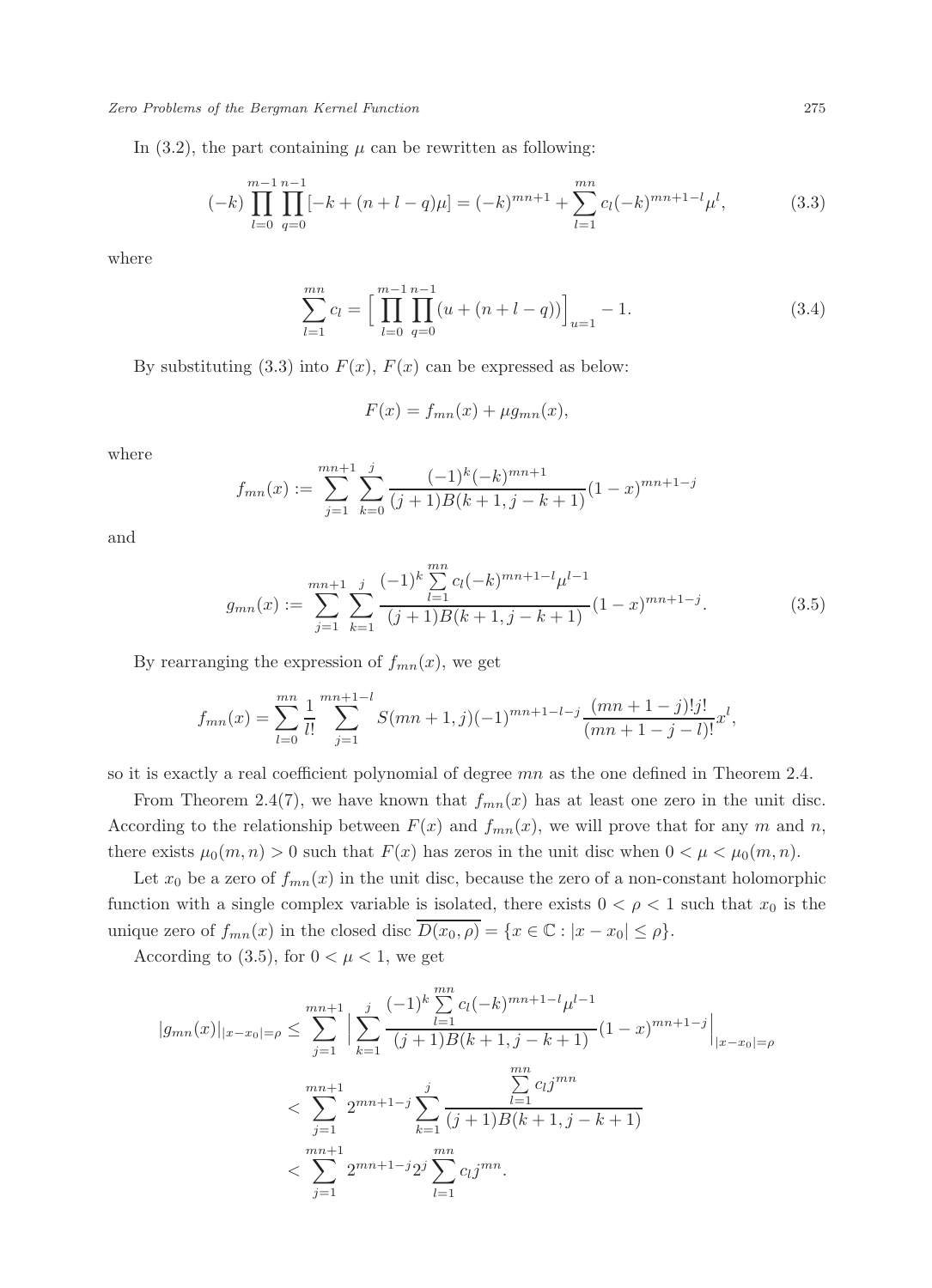276 X. Zhao and A. Wang

It follows from (3.4) that

$$
\sum_{l=1}^{mn} c_l < \frac{(n+1)!}{1!} \frac{(n+2)!}{2!} \cdots \frac{(n+m)!}{m!} < [(n+m)!]^m.
$$

Therefore,

$$
|g_{mn}(x)|_{|x-x_0|=\rho} < 2^{mn+1}[(n+m)!]^{m} \sum_{j=1}^{mn+1} j^{mn} < [2(mn+1)]^{mn+1}[(m+n)!]^{m}.
$$

Taking  $\mu_0(m, n) = \min\{1, \}$  $\min_{|x-x_0|=\rho} |f_{mn}(x)|$  $\frac{|x-x_0|=\rho^{\frac{|\nu|}{2}}}{[2(mn+1)]^{mn+1}[(m+n)!]^m}$ , when  $0<\mu<\mu_0(m,n)$ , we have

$$
\mu|g_{mn}(x)|_{|x-x_0|=\rho} < \mu_0|g_{mn}(x)|_{|x-x_0|=\rho} < \min_{|x-x_0|=\rho} |f_{mn}(x)| < |f_{mn}(x)|_{|x-x_0|=\rho}.
$$

Thereby,  $F(x) = f_{mn}(x) + \mu g_{mn}(x)$  has one zero in  $D(x_0, \rho)$  from Rouché theorem. Namely,  $F(x)$  has at least one zero in the unit disc when  $\mu$  satisfies the above condition.

Consequently, for any fixed m, n, when  $0 < \mu < \mu_0(m, n)$ , the Bergman kernel function of  $\Omega$  has zeros in  $\Omega \times \Omega$ .

## 4 The Topological Properties of the Zero Set of the Bergman Kernel Function on Ω

According to Theorem 3.1, there exists  $\mu_0(m, n) > 0$  such that  $F(x)$  as (3.2) has zeros in the unit disc when  $0 < \mu < \mu_0(m, n)$ , and the set of these zeros is denoted by

$$
\mathcal{A} = \{ \lambda_j \in D(0, 1) : F(\lambda_j) = 0, \ j = 1, 2, \cdots, M, M < mn \}. \tag{4.1}
$$

Under the same condition, the Bergman kernel function of  $\Omega$  has zeros in  $\Omega \times \Omega$ . Put

$$
\Lambda_j := \{ P = ((\xi, z), (\eta, w)) \in \Omega \times \Omega : x(P) = \xi \overline{\eta} N_I(z, w)^{-\frac{1}{\mu}} = \lambda_j, \ \lambda_j \in \mathcal{A} \},\tag{4.2}
$$

 $j = 1, 2, \dots, M, M < mn$ , then the zero set of the Bergman kernel function of  $\Omega$  is the union of these sets.

We are going to discuss the topological properties of the zero set of the Bergman kernel function on  $\Omega$ , and give the main results and proofs about the connectivity of the zero set.

**Theorem 4.1** If the Bergman kernel function of  $\Omega$  has zeros, and the zero set is denoted by  $\Lambda = \bigcup^{M}$  $\bigcup_{j=1} \Lambda_j$ , where the form of  $\Lambda_j$  is as (4.2), then  $\Lambda_j$  (j = 1, 2,  $\cdots$  , M, M < mn) is a path-connected subset.

**Proof** Without loss of generality, we may prove  $\Lambda_1$  is a path-connected subset. Set  $Q^*$  =  $((|\lambda_1|^{\frac{1}{2}},0),(\overline{\lambda}_1|\lambda_1|^{-\frac{1}{2}},0))$ , because  $|\lambda_1| < 1$  and  $x(Q^*) = \lambda_1$ , it is easy to see that  $Q^*$  is a fixed point in  $\Lambda_1$ . Let  $P = ((\xi, z), (\eta, w))$  be any point in  $\Lambda_1$ , by proving that there exists a continuous curve to connect  $P$  and  $Q^*$ , we can obtain that any two points can be connected with a continuous curve in  $\Lambda_1$ , i.e.,  $\Lambda_1$  is a path-connected subset.

According to Theorem 2.1, we select  $\psi_{z_0,\theta} \in \text{Aut}(\Omega)$ , where  $z_0 = z$  and  $\theta = -\arg \xi$ , such that

$$
\Psi(P) = (\psi_{z, -\arg \xi}(\xi, z), \psi_{z, -\arg \xi}(\eta, w)) = P^*.
$$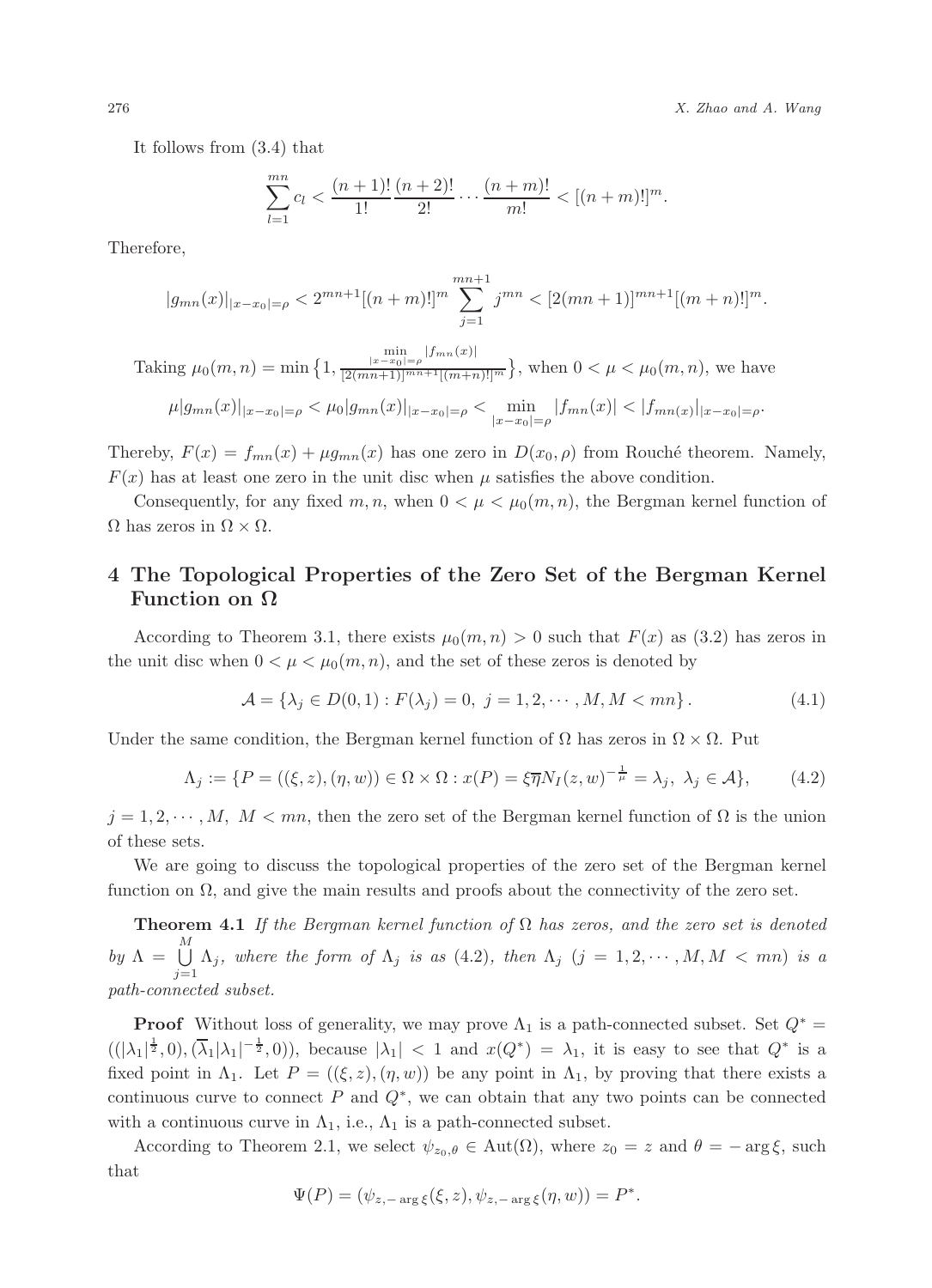Since x is an invariant under the action of holomorphic transformation  $\Psi$  of  $\Omega \times \Omega$ , i.e.,  $x(P)$  =  $x(P^*) = \lambda_1$ , it follows  $P^* \in \Lambda_1$ , and

$$
P^* = ((|\xi|N_I(z,z)^{-\frac{1}{2\mu}},0),(\overline{\lambda}_1|\xi|^{-1}N_I(z,z)^{\frac{1}{2\mu}},w^*)).
$$

Furthermore, putting  $Q := \Psi^{-1}(Q^*)$ , we have  $Q \in \Lambda_1$  from  $x(Q^*) = x(Q) = \lambda_1$ , and

$$
Q = (\psi_{z, -\arg \xi}^{-1}(|\lambda_1|^{\frac{1}{2}}, 0), \psi_{z, -\arg \xi}^{-1}(\overline{\lambda_1}|\lambda_1|^{-\frac{1}{2}}, 0))
$$
  
= ((|\lambda\_1|^{\frac{1}{2}}N\_I(z, z)^{\frac{1}{2\mu}}e^{\sqrt{-1}\arg \xi}, z), (\overline{\lambda\_1}|\lambda\_1|^{-\frac{1}{2}}N\_I(z, z)^{\frac{1}{2\mu}}e^{\sqrt{-1}\arg \xi}, z)).

Because P and Q are respectively mapped to  $P^*$  and  $Q^*$  by  $\Psi$ , we will show that P and Q can be connected with a continuous curve by proving that  $P^*$  and  $Q^*$  can be connected with a continuous curve in  $\Lambda_1$ . Then, a continuous curve can be constructed to connect Q and  $Q^*$ . So there is a continuous curve to join P and  $Q^*$  in  $\Lambda_1$ .

Firstly, there exists

$$
\widetilde{P}^* = ((|\xi|N_I(z,z)^{-\frac{1}{2\mu}},0),(\overline{\lambda}_1|\xi|^{-1}N_I(z,z)^{\frac{1}{2\mu}},0))
$$

corresponding to  $P^*$  in  $\Lambda_1$ . We can construct a continuous curve as following to connect  $P^*$ and  $P^*$ :

$$
\varphi_1(s) = \{((|\xi|N_I(z,z)^{-\frac{1}{2\mu}},0),(\overline{\lambda}_1|\xi|^{-1}N_I(z,z)^{\frac{1}{2\mu}},sw^*)), s \in [0,1]\}.
$$

In fact,

$$
|\lambda_1|^{2\mu} |\xi|^{-2\mu} N_I(z, z) < \det(I - w^* \overline{w^*}^t) < \det(I - s^2 w^* \overline{w^*}^t) \quad (s \in [0, 1]),
$$
\n
$$
x(\varphi_1(s)) = \lambda_1,
$$

so  $\varphi_1(s) \subset \Lambda_1$ , and  $\varphi_1(0) = P^*, \varphi_1(1) = P^*$ .

Next, we construct a continuous curve

$$
\varphi_2(s) = \{ ((s,0), (\overline{\lambda}_1 s^{-1}, 0)), \ s \in [|\lambda_1|^{\frac{1}{2}}, |\xi| N_I(z,z)^{-\frac{1}{2\mu}}] \},
$$

and set  $|\lambda_1|^{\frac{1}{2}} < |\xi| N_I(z, z)^{-\frac{1}{2\mu}}$  without loss of generality. Obviously,  $\varphi_2(s) \subset \Omega \times \Omega$ . It follows from  $x(\varphi_2(s)) = \lambda_1$  that  $\varphi_2(s) \subset \Lambda_1$ . Moreover,  $\varphi_2(|\lambda_1|^{\frac{1}{2}}) = Q^*$  and  $\varphi_2(|\xi| N_I(z, z)^{-\frac{1}{2\mu}}) = \widetilde{P}^*$ . So  $\varphi_2(s)$  is a continuous curve to connect  $Q^*$  and  $P^*$ .

Summarizing the above discussion,  $\varphi_1$  is a continuous curve connecting  $P^*$  and  $P^*$ , and  $\varphi_2$  is a continuous curve connecting  $Q^*$  and  $P^*$ , therefore there exists a continuous curve to connect  $P^*$  and  $Q^*$ , which is denoted by  $\varphi$ . Obviously, we obtain that

$$
\Psi^{-1}(\varphi) = (\psi_{z, -\arg \xi}^{-1}, \psi_{z, -\arg \xi}^{-1})(\varphi)
$$

is a continuous curve connecting P and Q, which is denoted by  $\gamma_1$ .

Furthermore, we construct a continuous curve

$$
\gamma_2(s) = \{ ((|\lambda_1|^{\frac{1}{2}} N_I(sz, sz)^{\frac{1}{2\mu}} e^{s\sqrt{-1}\arg\xi}, sz), (\overline{\lambda}_1 |\lambda_1|^{-\frac{1}{2}} N_I(sz, sz)^{\frac{1}{2\mu}} e^{s\sqrt{-1}\arg\xi}, sz)), s \in [0, 1] \}.
$$

We have

$$
||\lambda_1|^{\frac{1}{2}} N_I(sz,sz)^{\frac{1}{2\mu}} e^{s\sqrt{-1}\arg \xi} |^{2\mu} = |\lambda_1|^{\mu} N_I(sz,sz) < N_I(sz,sz),
$$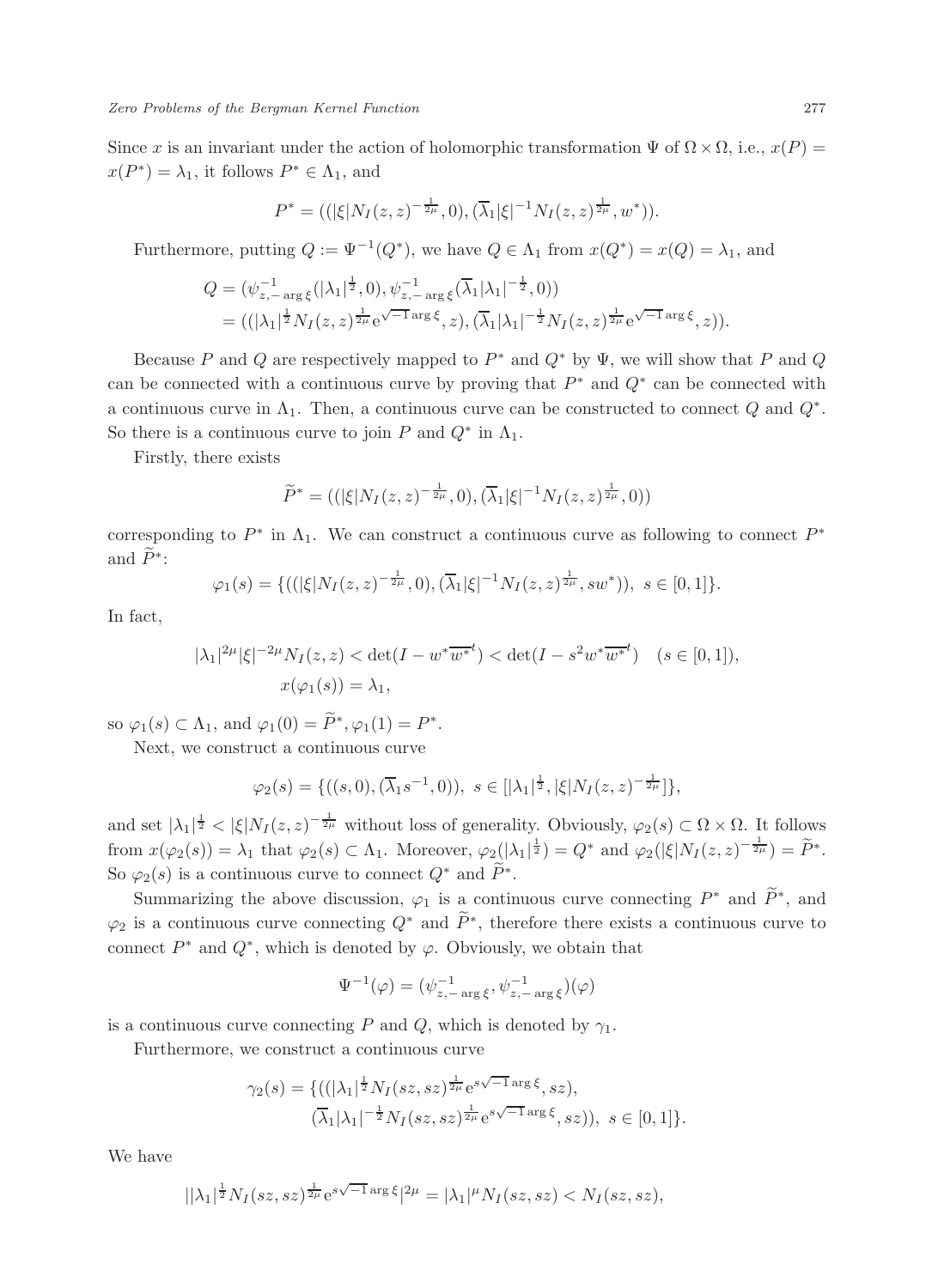278 X. Zhao and A. Wang

$$
|\overline{\lambda}_{1}|\lambda_{1}|^{-\frac{1}{2}}N_{I}(sz,sz)^{\frac{1}{2\mu}}e^{s\sqrt{-1}\arg\xi}|^{2\mu} = |\overline{\lambda}_{1}|\lambda_{1}|^{-\frac{1}{2}}|^{2\mu}N_{I}(sz,sz) < N_{I}(sz,sz),
$$
  

$$
x(\gamma_{1}(s)) = |\lambda_{1}|^{\frac{1}{2}}N_{I}(sz,sz)^{\frac{1}{2\mu}}e^{s\sqrt{-1}\arg\xi}
$$

$$
\lambda_{1}|\lambda_{1}|^{-\frac{1}{2}}N_{I}(sz,sz)^{\frac{1}{2\mu}}e^{-s\sqrt{-1}\arg\xi}N_{I}(sz,sz)^{-\frac{1}{\mu}}
$$

$$
= \lambda_{1}.
$$

Moreover,  $\gamma_2(0) = Q^*, \gamma_2(1) = Q.$  Hence,  $\gamma_2(s) \subset \Lambda_1$  and  $\gamma_2(s)$  is a continuous curve connecting  $Q$  and  $Q^*$ .

In conclusion,  $\gamma_1$  is a continuous curve connecting P and Q, and  $\gamma_2$  is a continuous curve connecting Q and  $Q^*$ , so there exists a continuous curve connecting any point P and the fixed point  $Q^*$ . So  $\Lambda_1$  is a path-connected subset. Using the same method, we can show that every  $\Lambda_j$  ( $j = 2, \dots, M, M < mn$ ) is a path-connected subset of the zero set of the Bergman kernel function on  $\Omega$ .

**Theorem 4.2** If the Bergman kernel function of  $\Omega$  has zeros, let the zero set be  $\Lambda = \bigcup_{i=1}^{M} \Lambda_{i}$ ,  $j=1$ where the form of  $\Lambda_j$  is as (4.2), then for any  $P \in \Lambda_l$  and  $Q \in \Lambda_k$  ( $l \neq k$ ), there is not a continuous curve to connect P and Q in  $\Lambda$ .

**Proof** We will prove the theorem by negation.

For any  $P \in \Lambda_l$  and  $Q \in \Lambda_k$   $(l \neq k)$ , suppose that there is  $\varphi(s)$   $(s \in [0,1]) \subset \Lambda$  to connect P and  $Q, \varphi(0) = P, \varphi(1) = Q$ , then  $x(\varphi(0)) = \lambda_l, x(\varphi(1)) = \lambda_k$ , and  $\lambda_l \neq \lambda_k$ . Because  $x(\varphi(s))$ is uniformly continuous on [0, 1], for any  $s_0 \in [0,1]$  and for  $\varepsilon = \frac{1}{2} \min\{|\lambda' - \lambda''|, \forall \lambda', \lambda'' \in \mathcal{A}\},\$ where A is defined as (4.1), there exists  $\delta > 0$  such that

$$
|x(\varphi(s)) - x(\varphi(s_0))| < \varepsilon, \quad s \in U(s_0, \delta) \cap [0, 1].
$$

If s<sub>0</sub> takes all the values in [0, 1], there is a set of open intervals  $\{U(s_0, \delta), s_0 \in [0, 1]\}$  covering  $[0, 1]$ . Moreover, there are following finite open intervals to cover  $[0, 1]$  in the set of open intervals:

$$
U_{\alpha}(s_{\alpha}, \delta_0), \quad \alpha = 1, 2, \cdots, q.
$$

Without loss of generality, let  $s_1 < s_2 < \cdots < s_q$ . Every interval  $U_\alpha(s_\alpha, \delta_0)$  satisfies

$$
|x(\varphi(s)) - x(\varphi(s_\alpha))| < \varepsilon \quad \text{for any } s \in U(s_\alpha, \delta) \cap [0, 1].
$$

Because  $0 \in U(s_1, \delta_0)$ ,  $x(\varphi(0)) = \lambda_l$  and  $|x(\varphi(s_1)) - x(\varphi(0))| < \varepsilon$ , we have  $x(\varphi(s_1)) = \lambda_l$ . Next, as any  $s \in U(s_1, \delta) \cap [0, 1], |x(\varphi(s)) - x(\varphi(s_1))| < \varepsilon$ , we acquire  $x(\varphi(s)) = \lambda_l$  for any  $s \in U(s_1, \delta)$ . Since any  $s \in U(s_1, \delta) \cap U(s_2, \delta)$ ,  $|x(\varphi(s)) - x(\varphi(s_2))| < \varepsilon$ , it is turned out that  $x(\varphi(s_2)) = \lambda_l$ . Moreover, any  $s \in U(s_2, \delta) \cap [0, 1], |x(\varphi(s)) - x(\varphi(s_2))| < \varepsilon$ , we can show that  $x(\varphi(s)) = \lambda_l$  for any  $s \in U(s_2, \delta)$ . Proceeding the derivation in a similar manner, it follows that  $x(\varphi(1)) = \lambda_l$ , which is contrary to  $x(\varphi(1)) = \lambda_k$ .

Consequently, the hypothesis fails to hold, i.e., P and Q which belong to different subset  $\Lambda_l$ and  $\Lambda_k$  respectively, can not be joined with a continuous curve in  $\Lambda$ .

According to Theorems 4.1–4.2, if the Bergman kernel function of  $\Omega$  has zeros, the zero set is composed of  $M (M < mn)$  path-connected branches. It is easy to know that the complement set of the zero set in  $\Omega \times \Omega$  is connected. Furthermore, we can construct a continuous curve to connect any two points in the non-zero set.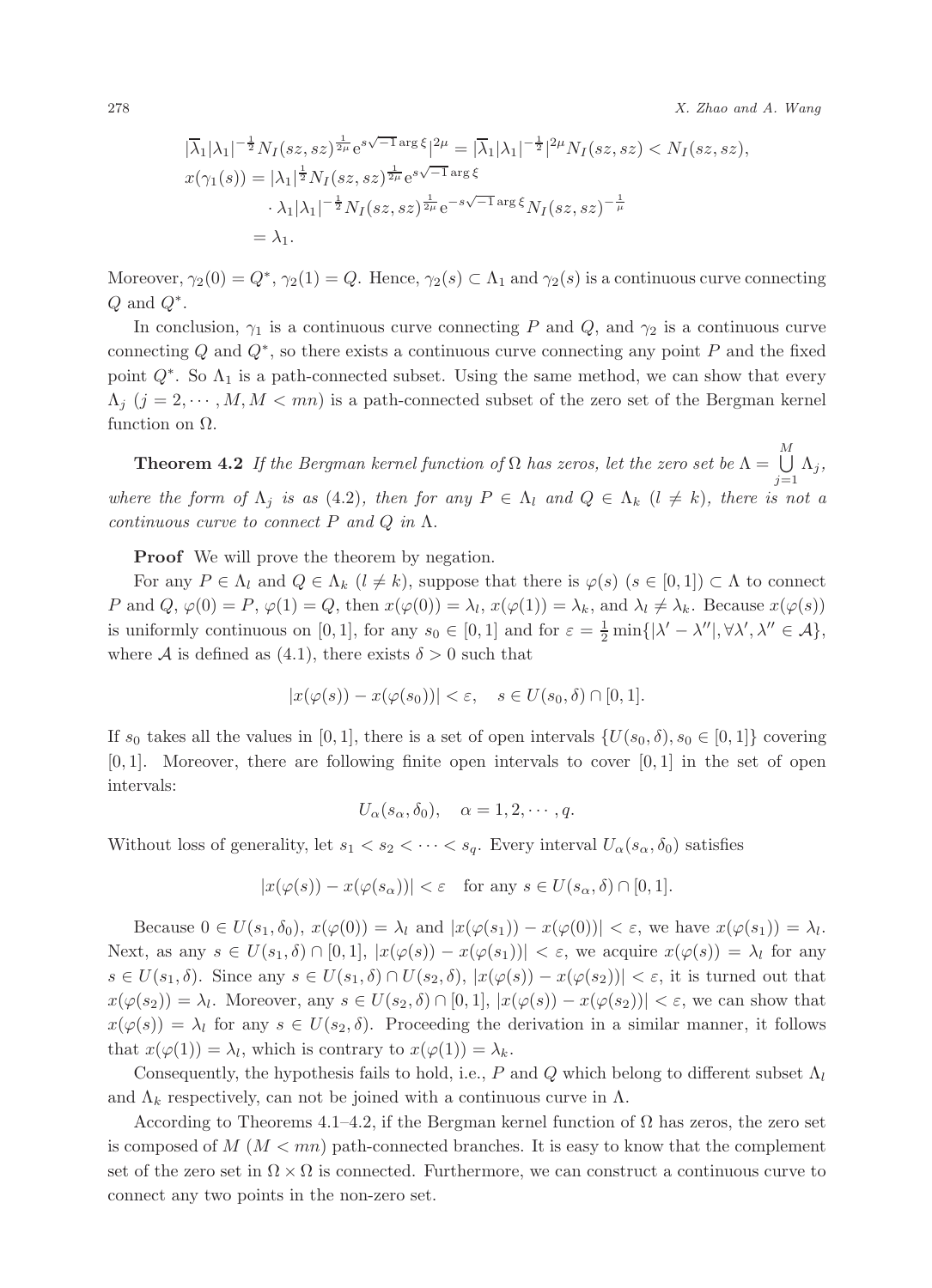**Theorem 4.3** If the Bergman kernel function of  $\Omega$  has zeros, let the zero set be  $\Lambda = \bigcup_{i=1}^{M} \Lambda_{i}$ ,  $j=1$ where the form of  $\Lambda_j$  is as (4.2), and  $\Omega \times \Omega \setminus \Lambda$  denote the complement set of  $\Lambda$  in  $\Omega \times \Omega$ , then for any  $P, Q \in \Omega \times \Omega \setminus \Lambda$ , there exists a continuous curve to connect the two points.

**Proof** Let  $O = ((0,0), (0,0))$ . Since  $x(O) = 0$  and  $0 \notin A$ , where A is defined as (4.1), we have  $O \in \Omega \times \Omega \setminus \Lambda$ . For any  $P = ((\xi, z), (\eta, w)) \in \Omega \times \Omega \setminus \Lambda$ , if we show that P and O can be joined with a continuous curve in  $\Omega \times \Omega \setminus \Lambda$ , the continuous curve can be constructed to connect P and another any point Q.

We are going to prove that there exists a continuous curve to connect  $P$  and  $Q$  according to the character of  $P$  in two cases:

(i) Let  $P = ((\xi, z), (\eta, w)) \in \Omega \times \Omega \setminus \Lambda$ . If  $x(P) = 0 \notin \mathcal{A}$ , then  $\xi = 0$  or  $\eta = 0$ . Construct a continuous curve

$$
\gamma_0(s) = \{((s\xi, sz), (s\eta, sw)), s \in [0, 1]\}.
$$

It is easy to verify that  $\gamma_0(s) \subset \Omega \times \Omega$  for  $\forall s \in [0,1]$ . Moreover,  $x(\gamma_0(s)) = 0$ , and  $\gamma_0(0) = O$ ,  $\gamma_0(1) = P$ . Thereby,  $\gamma_0(s)$  is a continuous curve connecting P and O in  $\Omega \times \Omega \setminus \Lambda$ .

(ii) Let  $P = ((\xi, z), (\eta, w)) \in \Omega \times \Omega \setminus \Lambda$ , if  $x(P) \notin \mathcal{A}$  and  $x(P) \neq 0$ , then  $\xi \neq 0$  and  $\eta \neq 0$ . There is  $\widetilde{P} = ((0, z), (\eta, w))$  corresponding to P in  $\Omega \times \Omega \setminus \Lambda$ . We are going to first prove that P and  $\widetilde{P}$  can be joined with a continuous curve in  $\Omega \times \Omega \setminus \Lambda$ .

Construct a cluster of curves, which are disjoint curves with P and  $\widetilde{P}$  as endpoints:

$$
\gamma_k(s) = \left\{ \left( \left( \frac{sa + \sqrt{-1}s^k b}{a + \sqrt{-1}b} \xi, z \right), (\eta, w) \right), \ s \in [0, 1] \right\}, \quad k = 1, 2, \cdots, M, M + 1,
$$

where  $a, b \in \mathbb{R}, a \neq 0$  and  $b \neq 0$ . Because

$$
\left|\frac{sa + \sqrt{-1}s^k b}{a + \sqrt{-1}b}\xi\right|^{2\mu} \le |\xi|^{2\mu} < N_I(z, z),
$$

we have  $\gamma_k(s) \subset \Omega \times \Omega$ , and  $\gamma_k(0) = \tilde{P}$ ,  $\gamma_k(1) = P$ . Moreover,

$$
x(\gamma_k(s)) = \frac{sa + \sqrt{-1}s^k b}{a + \sqrt{-1}b} \xi \overline{\eta} N_I(z, w)^{-\frac{1}{\mu}} = x(Q) \frac{sa + \sqrt{-1}s^k b}{a + \sqrt{-1}b} \quad (s \in [0, 1]),
$$

so  $x(\gamma_1(s)), x(\gamma_2(s)), \cdots, x(\gamma_{M+1}(s))$  are disjoint continuous curves connecting  $x(P)$  and origin in  $\mathbb C$ . Since A is a finite set containing M elements at most, there exists  $k_0$  such that  $x(\gamma_{k_0}(s)) \bigcap \mathcal{A} = \emptyset$ . Namely, there exists at least one continuous curve  $\gamma_{k_0}(s)$  to join P and  $\tilde{P}$ in  $\Omega \times \Omega \setminus \Lambda$ .

Next, from (i),  $\gamma_0(s) = \{((0, s z), (s \eta, s w)), s \in [0, 1]\}\$ is a continuous curve to join  $\widetilde{P}$ and O in  $\Omega \times \Omega \setminus \Lambda$ . Hence, joining  $\gamma_{k_0}(s)$  and  $\gamma_0(s)$ , we get a continuous curve to connect  $P = ((\xi, z), (\eta, w))$   $(\xi \neq 0, \eta \neq 0)$  and O.

In the same way, for another  $Q \in \Omega \times \Omega \setminus \Lambda$ , we also get a continuous curve to connect Q and  $O$ . So by connecting  $P$  and  $Q$  with  $O$ , we construct a continuous curve to connect any two points in  $\Omega \times \Omega \setminus \Lambda$ .